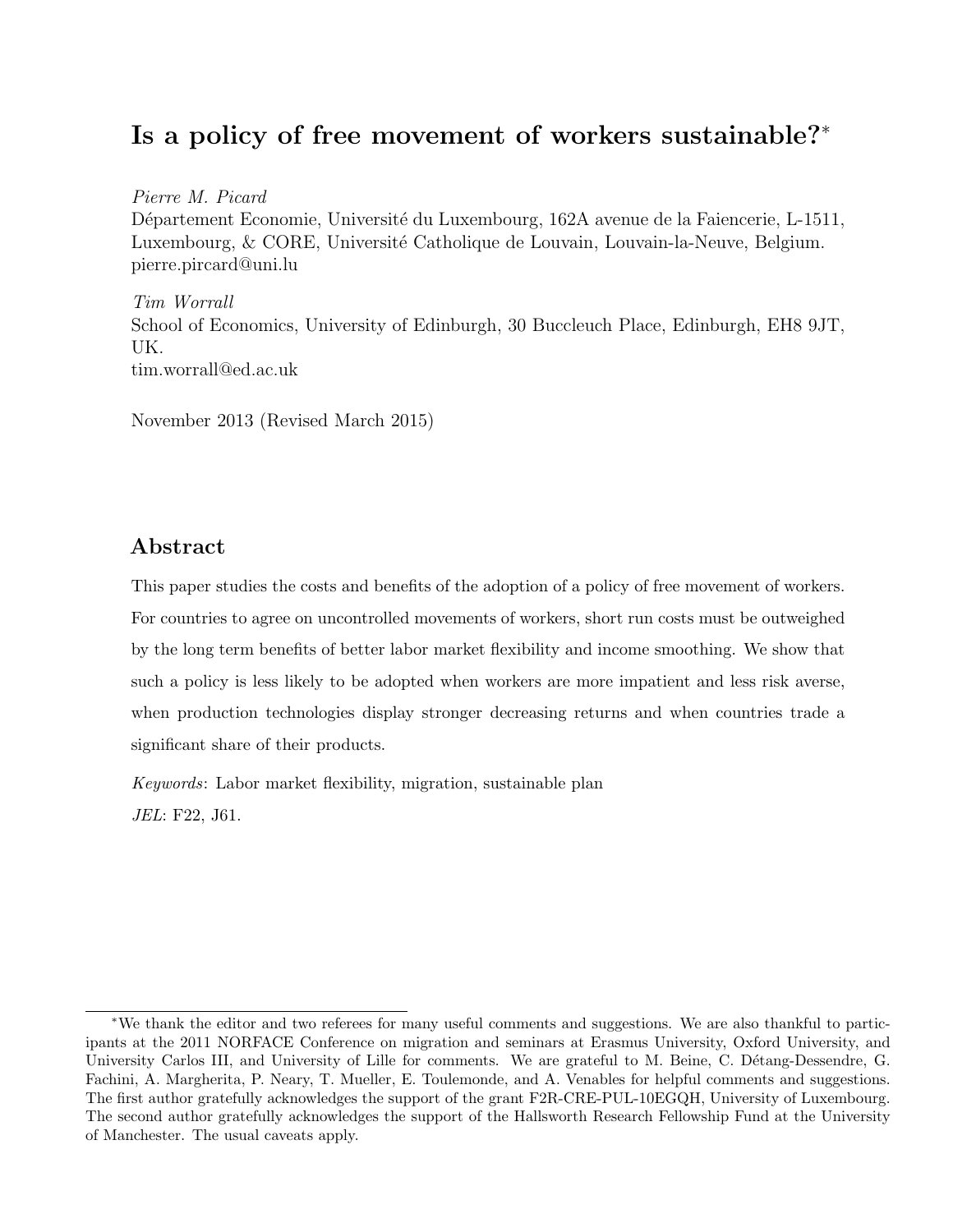# 1 Introduction

Since its inception, the European Union has aimed at implementing a policy of free movement of workers between member states (Article 45, E.U. Lisbon Treaty). However, some E.U. member states have been reluctant to implement this policy, implementing it in stages, applying different standards of implementation, or in some cases applying policies as restrictive as for non-E.U. immigrants. Similar projects and difficulties have emerged in other country associations like the North American Free Trade Area (N.A.F.T.A.) in which the TN-status currently allows the free movement of workers only between the United States of America and Canada. The main reason for this reluctance lies in the fear that inflows of migrant workers may depress local labor market conditions and lower the welfare of the host country's workers.<sup>1</sup>

It is not difficult to find evidence for why country associations might aim for a policy of free movement of workers and fail to agree on it. Migration offers large benefits to the immigrants (see, for example, Klein and Ventura, 2009; Clemens et al., 2010) but imposes short run costs to local workers, particularly to the low skilled ones (see, for example, Borjas, 2003). In this paper, we consider the balance of short-term costs with long-term benefits and examine the decision of countries to open their borders and adopt policies of unconditional and uncontrolled movements of workers. The approach we adopt is similar to the literature on sustaining free trade (see, for example, Bagwell and Staiger, 1990; Staiger and Bagwell, 1999; Bagwell and Staiger, 2005; Grossman and Helpman, 1995).<sup>2</sup> We consider a repeated model with a simple stochastic structure. To sustain a policy of free movement of workers requires that no country finds it unilaterally beneficial to breach the policy. As in the sustainable trade literature, we suppose that a breach leads to reversion to repetition of a short-run Nash equilibrium where labor migration is completely controlled. Each country therefore weighs the short-run cost of immigration against the long-term benefits and the policy of free movement of workers is sustainable if at each date and state the long-term benefits exceed the short-run costs for each country.

To examine this issue, we consider a simple, two-country, dynamic model where, under free movement of labor, workers freely choose their location in each time period. Although our main aim is to consider the implications of migration and trade together, we proceed in stages to develop the model. Initially, we consider a model where immigration imposes a cost on locals without specifying how

<sup>&</sup>lt;sup>1</sup>In 2005, the referenda rejecting the European Constitution by the Dutch and French publics occurred in the context of the debate over the accession of Turkey to the E.U. In 2011, the fear of uncontrolled immigration waves has enticed France to threaten to suspend its obligation to the E.U. freedom of movement (Schengen Treaty) (Waterfield, 2011).

<sup>&</sup>lt;sup>2</sup>More generally, our approach relates to the discussion about sustainable government policies (see, for example, Chari and Kehoe, 1990; Acemoglu et al., 2010) and self-enforcing insurance mechanisms (see, for example, Thomas and Worrall, 1988; Ligon et al., 2002).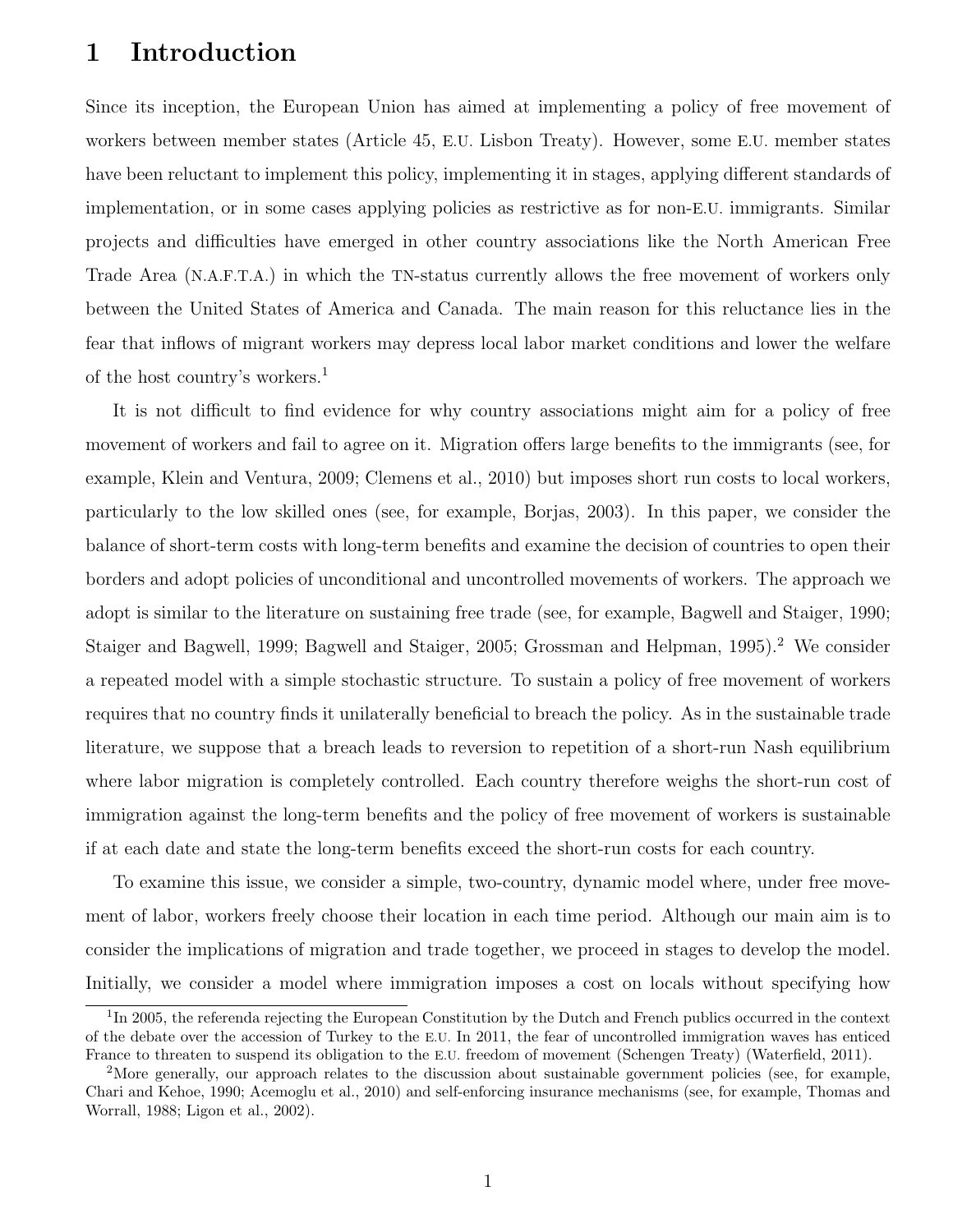these costs arise (Sections 2 and 3). Taking the source of this cost as given, we examine how it might be offset by a long run benefit stemming from a policy of free movement, in which labor markets are integrated and workers (and their descendants) are able to relocate to more productive countries, allowing them to smooth their consumption. In considering these costs and benefits, it is important to take into account a possible externality created by free movement of labor. Free movement will lead to equalization of utilities in equilibrium, but there is no specific price for the migration decision. Migrants do not internalize the effect of their move on the productivity and consumption of local workers. If free movement creates a greater cost in the receiving country than gain in the sending country, then reducing the extent of migration could increase aggregate welfare: free movement leads to excessive agglomeration of labor in the receiving country. On the other hand, if free movement creates a lower cost in the receiving country than gain in the sending country, then increasing the extent of migration could increase aggregate welfare: free movement leads to under-agglomeration of labor in the receiving country. Under- or excessive agglomeration decrease the long-run benefits of a policy of free movement of labor. But they have opposite effects in the short run: excessive agglomeration increases the short run costs while under-agglomeration ameliorates the short run costs.

It is therefore important to know more about the the relative costs and benefits of a policy of free movement of labor. We consider these costs and benefits by more precisely specifying the model in Sections 4 and 5. In Section 4, we examine a standard migration model without trade but with productivity shocks. If production is iso-elastic, then there is no excessive agglomeration. However, weaker congestion enhances countries' incentives to adopt a policy of free movement of workers because it mitigates the short-run costs of immigration. Similarly, stronger risk aversion enhances countries' incentives to adopt such a policy because it raises the benefits from income smoothing that the policy brings. We also show how labor market frictions, in terms of minimum wages, impact on the sustainability of policies of free movement of labor.

Finally, in Section 5, we discuss the costs and benefits of adopting a policy of free movement of workers in the presence of international trade. In the Hecksher-Ohlin benchmark, factor prices are equalized across countries and workers have no incentives to migrate. To discuss migration issues, we therefore depart from this model and present a simple Ricardo-Viner trade model with production of both tradeable and non-tradeable goods. Because there is a non-tradeable good and differences in technologies across countries, factor price equalization does not hold and there will still be an incentive for migration. As has been recognized by Davis and Weinstein (2002) (see also, Felbermayr and Kohler, 2007), in the presence of trade, migration induces a terms of trade effect. With both tradeable and non-tradeable goods, the change in the terms of trade caused by migration has an adverse effect on the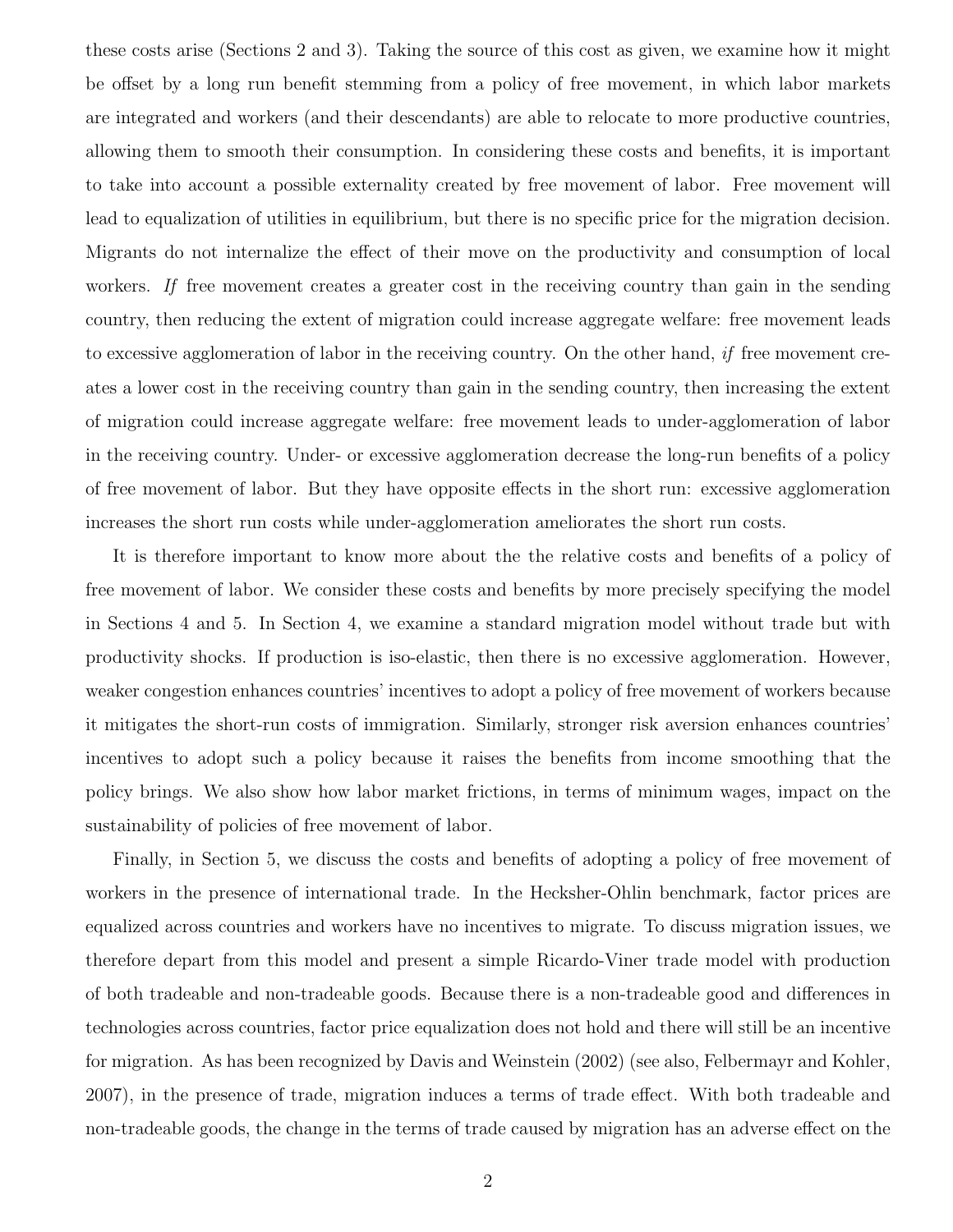relative import prices and the consumption basket of domestic workers. However, this terms of trade effect also attenuates the impact of productivity shocks on consumption and reduces workers' incentives to move. We show that the presence of trade leads to excessive agglomeration even with iso-elastic production functions and Cobb-Douglas preferences because migrants do not take into account their effects on terms of trade. This excess agglomeration is higher for weaker congestion factors and for lower trade shares. An implication is that there is a trade-off between the trade share and congestion: weak congestion is good for sustainability of free movement in the standard migration model, but the presence of trade causes excessive agglomeration, which is bad for sustaining free movement. We present a parameterized example to illustrate this trade-off. An interesting special case is where there are no non-tradeable goods, as in Davis and Weinstein (2002). In this case, we show that changes in the terms of trade fully absorb the shocks and eliminate any migration incentives when countries and shocks are symmetric. As in Section 4, we also consider the implications of labor market frictions on the sustainability of policies of free movement of labor.

The main contribution of our paper is threefold. First, as far as we know, this is the first paper to apply the methods used in modeling sustainable trade, assessing short run costs against long run benefits (as in Bagwell and Staiger, 1990), to the issue of migration. Unlike that literature that considers optimal tariffs, here we consider only a policy of free movement of labor and not a policy of optimal controlled migration. We concentrate on the case of free movement of labor of because we believe this is the relevant case for many countries and because many country associations operate, or are discussing the operation of, policies of free movement of labor. Second, our model abstracts from many important factors considered in the migration literature such as skill heterogeneity, skill complementary in production, physical capital adjustment, voter sentiment, etc. (see, for example, Borjas 2003, Facchini and Testa 2009, Wahba and Zenou 2012, Ottaviano and Peri 2012). It nevertheless puts at the forefront uncertainty and intertemporal welfare that are important factors in assessing migration policy. In particular, it complements the migration literature by studying free migration policies as a reciprocal mechanism based on the potential benefit of labor market flexibility and income smoothing. It goes some way to explaining why some of the large gains from migration (identified by Klein and Ventura 2009 and Clemens et al. 2010) may be difficult to realize. Third, the paper contributes to our understanding of the interaction of trade and migration and extends in an interesting way the results of Davis and Weinstein (2002) and Felbermayr and Kohler (2007).

Our analysis combines a standard dynamic framework with limited commitment and standard trade models to tackle the issue of the adoption of a free movement policy. Yet, this combination is novel and does improve our understanding of the linkages between migration, trade and sustainability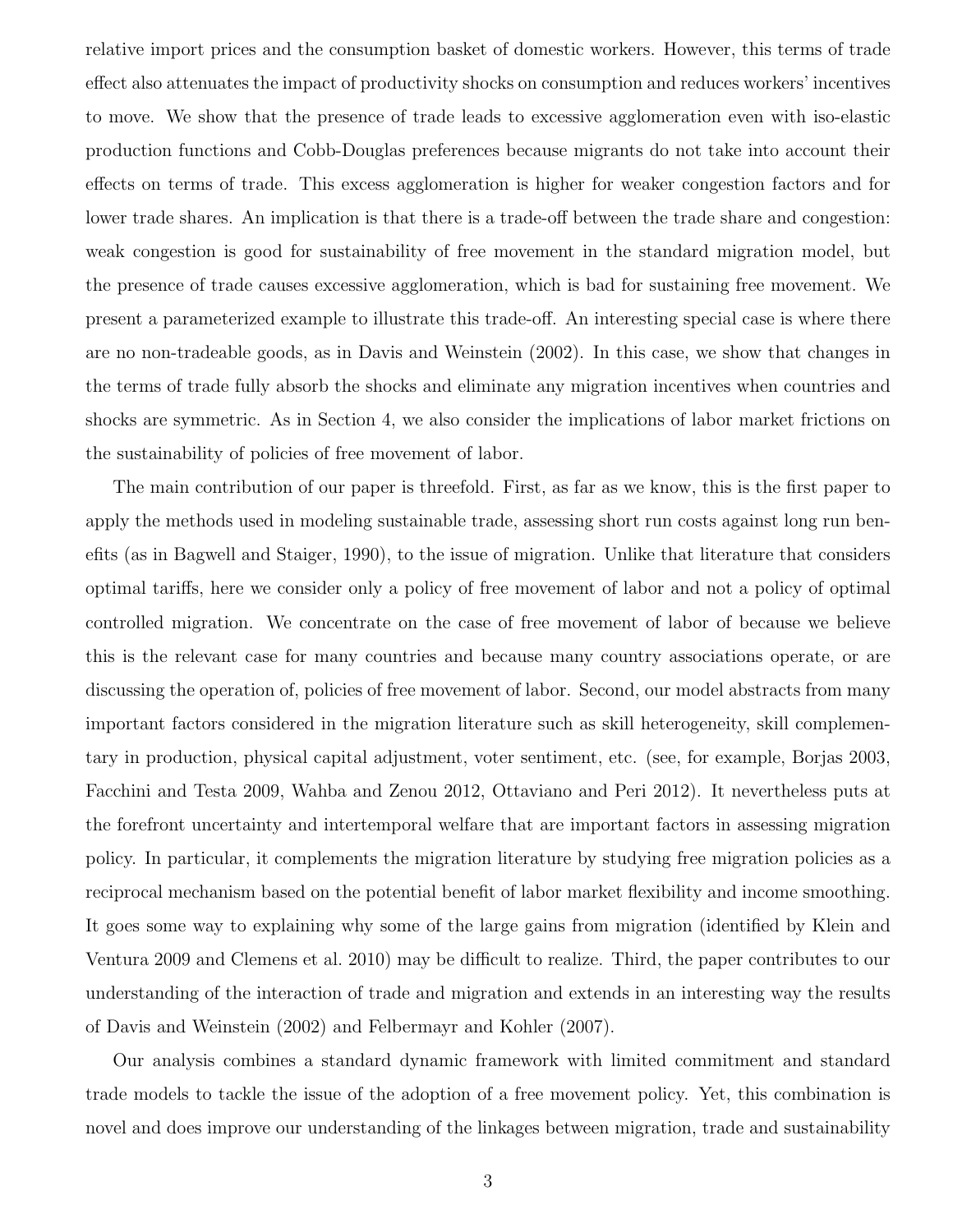of a policy of free movement of workers. The model we adopt is stylized but tractable. Although the model could be extended and improved, we do think it highlights some reasons why it sometimes proves difficult to sustain a policy of free movement of workers.

## 2 The general model

We consider a model with continuum of workers, of mass  $L$ , distributed over two countries. The home country has L workers and the foreign country  $L^*$  where  $L + L^* = \overline{L}$  (an asterisk \* denotes foreign variables). We let  $L^0$  denote the initial population of workers in the home country (with  $\bar{L}-L^0$  in the foreign country). We assume that all workers derive utility from a composite consumption good C according to an increasing, differentiable and concave utility function  $U(C)$ . Labor is mobile between countries and we let  $l$  denote the amount of labor working in the local country, whether home or foreign. As well as mobility of labor between countries, there is uncertainty and we suppose there is a set of states of nature  $S \equiv \{1, ..., S\}$ . In Sections 4 and 5 we model this uncertainty as deriving from a productivity shock. For the moment it is useful to think of consumption in the two countries depending on both the state s and the labor in each country l. In particular, we suppose that the consumption of domestic and foreign workers is determined by strictly decreasing differentiable functions  $C_s(l)$  and  $C_s^*(l), l \in [0, \bar{L}]$ . Furthermore, we assume a no-crossing property such that for any  $s \in \mathcal{S}$  either  $C_s(l) \geq C_s^*(l)$  for all  $l \in [0,\bar{L}]$  or  $C_s(l) \leq C_s^*(l)$  for all  $l \in [0,\bar{L}]$ . Microeconomic foundations for this formulation will be given in the subsequent sections and will include both a labor market and a tradeable goods market. We first discuss the implications of free labor mobility between countries in a short-run equilibrium and in a long-run dynamic equilibrium with participation constraints.

#### 2.1 Short-run Equilibrium

We assume that labor movement occurs in response to the observed state of nature. Thus, we can consider the short-run equilibrium migration decisions for a given state s. Assuming an interior solution when not all labor flows to one country, free movement of workers implies that utility is equal in each country. Since all workers are alike and have the same preferences, consumption is equalized too.<sup>3</sup>Hence, given that the consumption functions are decreasing, there will be a unique equilibrium

<sup>3</sup>We assume away moving costs in this text. However, our analysis holds provided that a share of workers face no moving costs and the average moving cost is not to high. Then, the equalization condition will apply to a marginal migrant who incurs no mobility cost.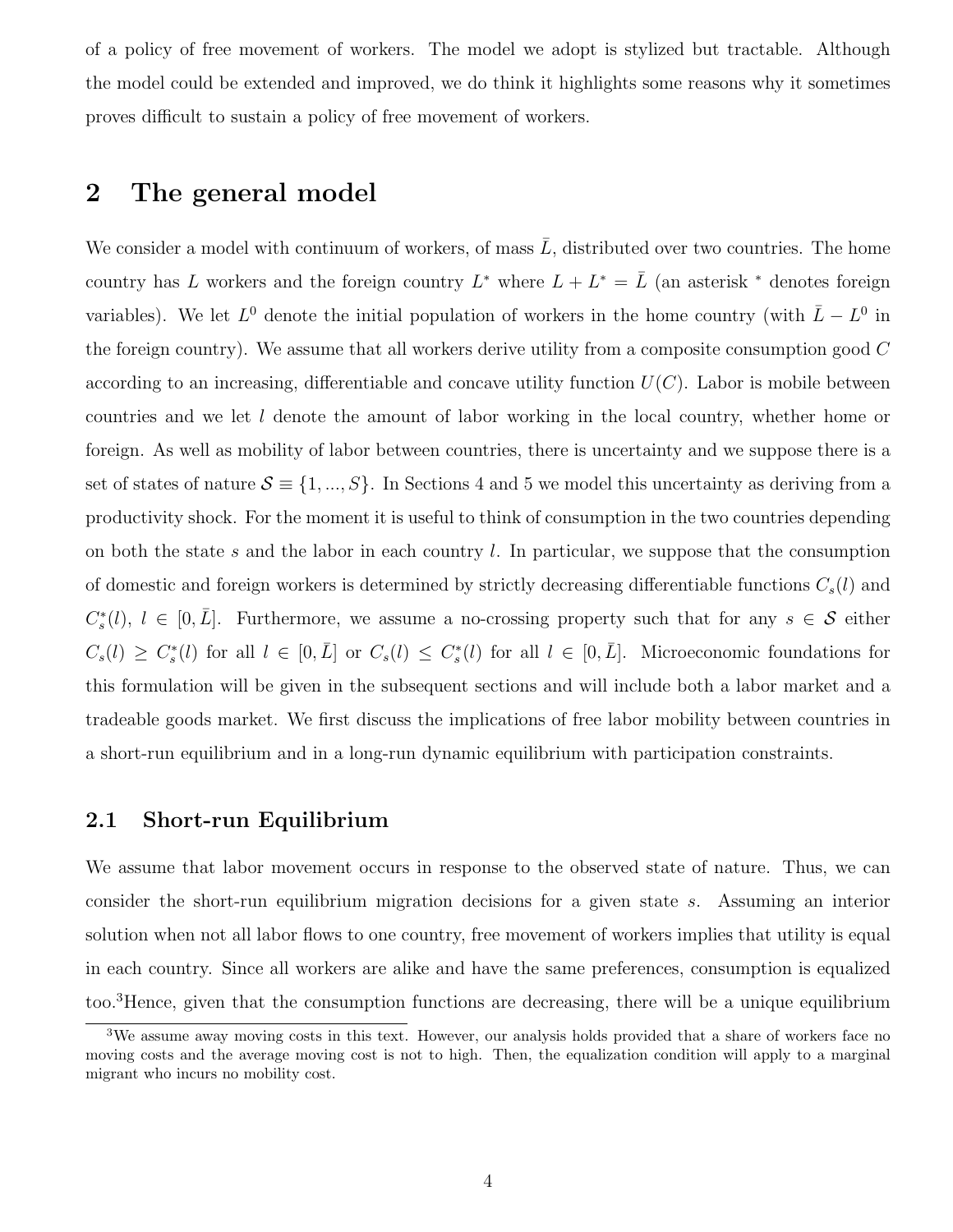labor allocation in each state,  $L_s$ , that satisfies:

$$
C_s(L_s) = C_s^*(\bar{L} - L_s).
$$

It follows from the no crossing property that  $L_s \geq L_s^*$  if and only if  $C_s(l) \geq C_s^*(l)$  for any  $l \in [0, \bar{L}]$ . That is, population is higher in the country that is favored by the state of nature. It is worth noting that this equilibrium is Pareto efficient in the sense that there is no possibility to relocate an infinitely small mass of workers without negatively affecting the utility of some other workers. However, an interesting question to ask is whether there is too much or too little movement of labor when there is scope for compensation. To address this question, consider the utilitarian aggregate welfare in state s,  $W_s \equiv L_s U(C_s(L_s)) + L_s^* U(C_s^*(L_s^*))$ . The effect on welfare in state s of a marginal increase in labor of the home country is given by

$$
\frac{dW_s}{dL_s} = U(C_s(L_s)) - U(C_s^*(L_s^*)) + L_sU'(C_s(L_s))C_s'(L_s) - L_s^*U'(C_s^*(L_s^*))C_s^{*'}(L_s^*)
$$
\n(1)

Assuming an interior solution, the free movement of workers is efficient if this expression is zero at the equilibrium. At the equilibrium allocation,there is excess agglomeration in the home country if this expression is negative and under agglomeration if the expression is positive. Since  $C_s(L_s) = C_s^*(L_s^*)$ in equilibrium, the two first terms in (1) cancel out. Hence, there is excess agglomeration in the home country if and only if

$$
\frac{L_s^* C_s^{*\prime} \left( L_s^* \right)}{L_s C_s^{\prime} \left( L_s \right)} < 1. \tag{2}
$$

The free movement equilibrium yields the socially optimal spatial distribution of workers if and only if the marginal migrant causes a fall in the total domestic consumption (denominator) that is equal to the increase in the total foreign consumption (numerator). If the former is larger than the latter, there is excess agglomeration of workers. The marginal welfare valuation of the policy of free movement of workers does not consider the marginal migrant because the latter has only a second order gain. The first order gains and losses accrue respectively to the populations that the marginal migrant quits and joins. There are some specifications of the consumption functions such that free labor movement does maximize W<sub>s</sub>. These include the logarithmic case where  $C_s(l) = \lambda_s \ln l$  for  $\lambda_s > 0$  or the iso-elastic case where  $C_s(l) = \lambda_s l^{\alpha}$  for  $\alpha \in (0,1)$  and  $\lambda_s > 0$ . As will be shown in Sections 4 and 5, even with Cobb-Douglas preferences, the consumption function  $C_s(l)$  may not satisfy these conditions when there are both tradeable and non-tradeable goods.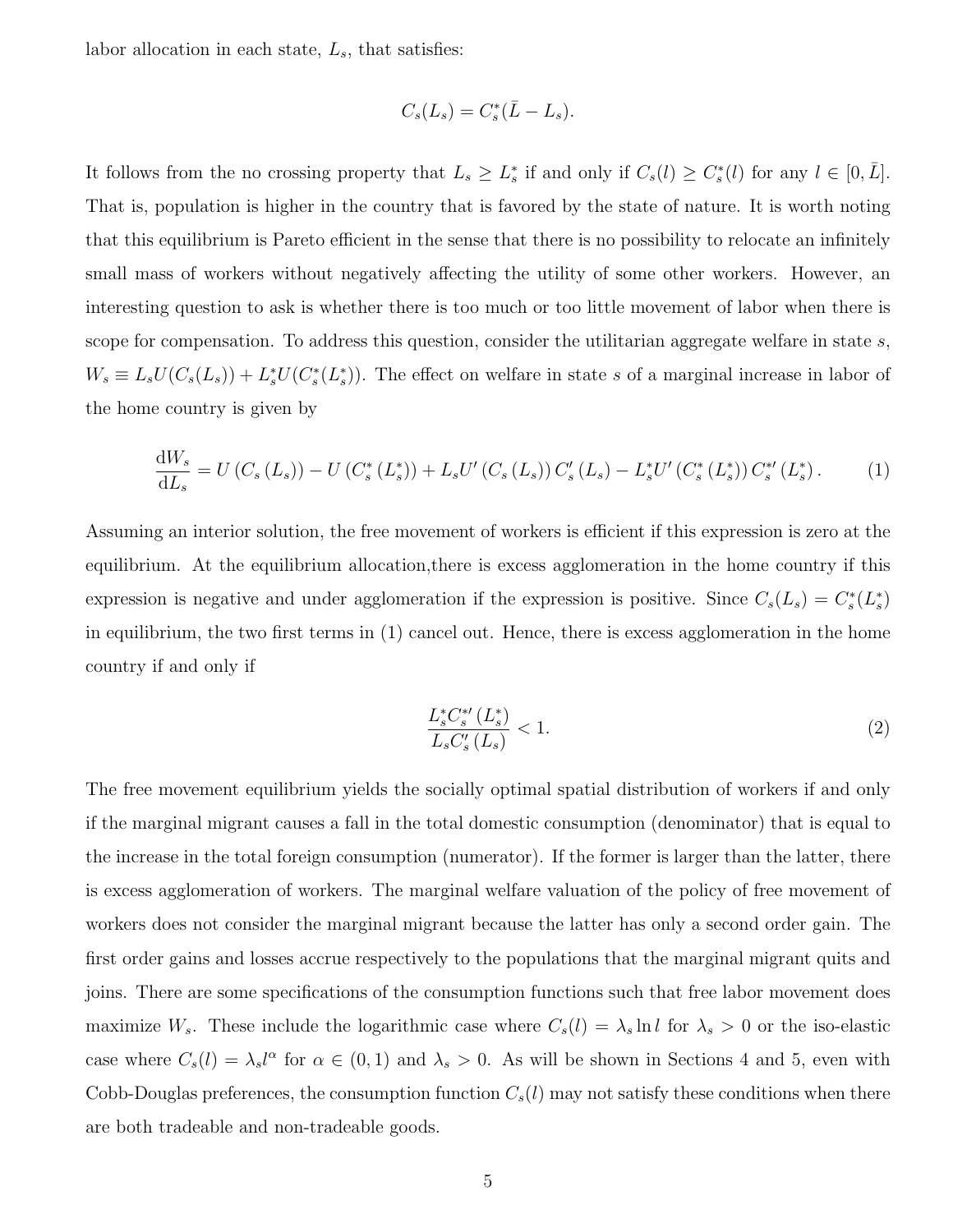### 2.2 Long-run Equilibrium

We now consider a dynamic version of this model. We focus on a discrete time model with an infinite horizon. We assume that workers are infinitely lived and have the same discount factor  $\delta \in (0,1)$ .<sup>4</sup> We assume that states of nature are i.i.d. across periods and that state s occurs with probability  $p_s > 0$ where  $\sum_{s} p_s = 1$ . With this assumption and an infinite time horizon, agents' decisions depend only on the current state, so that we can analyze all decisions in the current time period and drop the reference to time. We denote the contemporaneous utility by  $u_s(l) \equiv U(C_s(l))$  and  $u_s^*(l) \equiv U(C_s^*(l))$ .

Let  $V_s$  denote the expected discounted utility of a worker in the home country in state s with  $V_s^*$ similarly defined for a worker in the Foreign country. With free mobility of labor, workers can choose where to work and we have

$$
V_s = \max\{u_s(L_s) + \delta \mathcal{E}_q V_q, u_s^*(L_s^*) + \delta \mathcal{E}_q V_q^*\}.
$$

The same expression applies to the Foreign worker. Because free movement of workers implies  $V_s = V_s^*$ , it follows that  $u_s(L_s) = u_s^*(L_s)$  and  $C_s(L_s) = C_s^*(L_s)$ . Consequently, the equilibrium in the dynamic model coincides with the sequence of the short-run equilibria.<sup>5</sup> Therefore,  $V_s = V_s^* = u_s(L_s) +$  $(\delta/(1-\delta))E_su_s(L_s)$  where  $L_s$  are the short-run equilibrium labor allocations.

It is also possible to consider the welfare properties of this dynamic equilibrium. It is clear, given our assumptions on mobility and the i.i.d. assumption on states of nature, that a utilitarian planner will choose the labor allocation in each state where the expression in  $(1)$  is equal to zero.<sup>6</sup>

Thus, our earlier discussion of excess agglomeration applies equally in the static and dynamic cases. Only for certain specifications of the consumption functions does the free movement of workers coincide with the socially optimal allocation. Equally, since all workers are alike, if we assume that workers are randomly allocated across countries, then the ex ante welfare of an individual worker under free movement will be the same as the utilitarian planner's objective. To see this, let  $\omega_s \equiv L_s/\bar{L}$  denote the probability that a home worker is allocated to the home country and let  $\omega_s^* \equiv L_s^* / \bar{L} = 1 - L_s / \bar{L}$ be the probability of locating to the foreign country. Then a worker's ex ante expected utility is  $\mathcal{U} \equiv \sum_s p_s [\omega_s u_s(L_s) + \omega_s^* u_s^*(L_s^*)]$ . Since the states of nature are independent, the preferred allocation

<sup>4</sup>Under this assumption agents can also be interpreted as dynasties where each generation has an altruism coefficient δ.

<sup>&</sup>lt;sup>5</sup>This property is valid only under 'uncontrolled' movement of workers and greatly eases the nature and the exposition of our subsequent analysis. It is not valid under 'controlled' movement of workers because future utility levels then differ across countries.

<sup>&</sup>lt;sup>6</sup>The utilitarian planner chooses the set of labor allocations  $\{L_s^t\}$ <sup>6</sup>The utilitarian planner chooses the set of labor allocations  $\{L_s^t\}$  with time  $t = 0, ..., \infty$  that maximizes  $\sum_{t=0}^{\infty} \delta^t \mathcal{E}_s[L_s^t U(C_s(L_s^t)) + L_s^{*t} U(C_s^*(\bar{L} - L_s^t))]$ , which is equivalent to maximizing  $W_s$  w.r.t. t labor allocation as in the static model.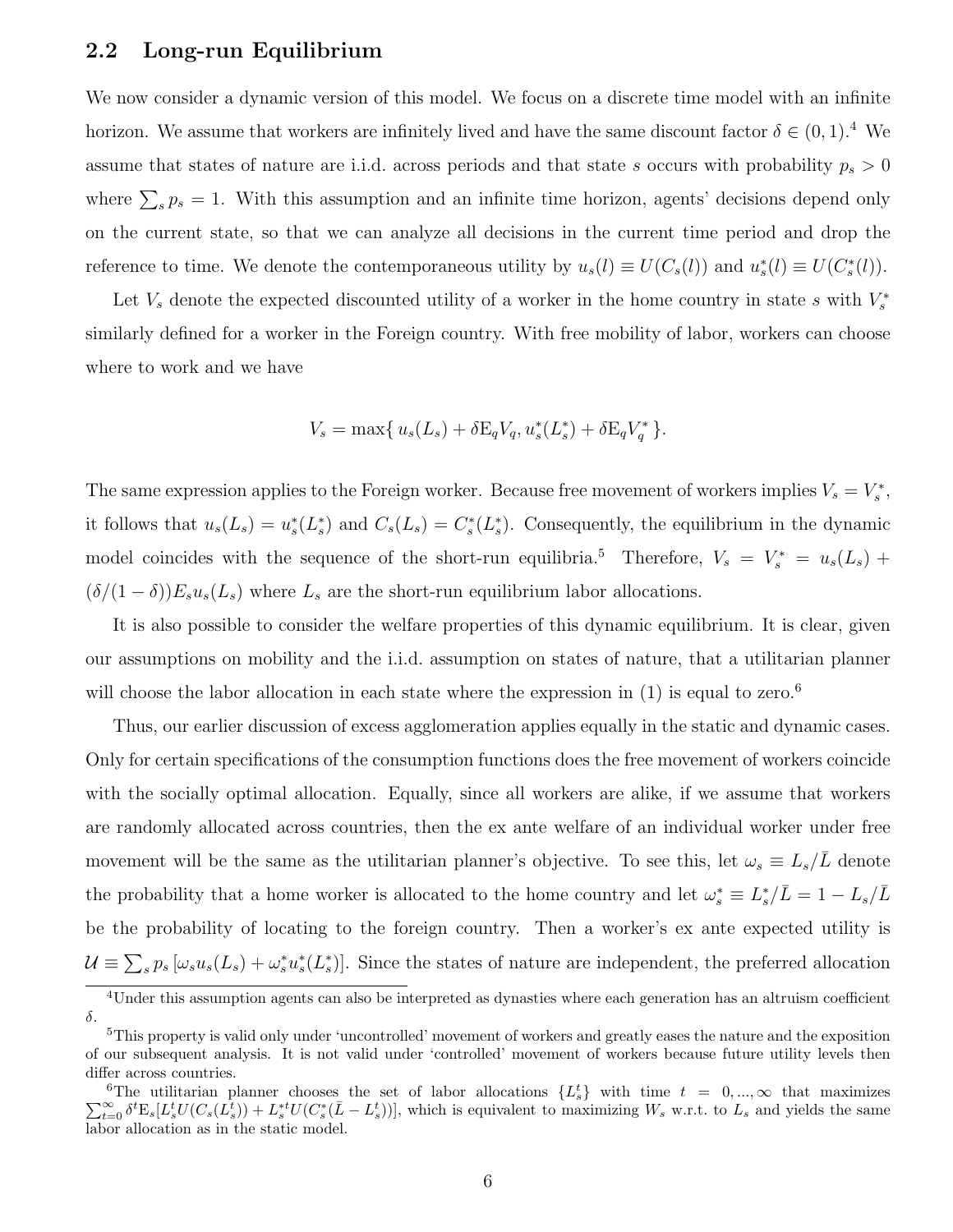maximizes  $[L_s u_s(L_s) + L_s^* u_s^* (L_s^*)] / \bar{L}$ , in each state s. This is proportional to the short-run welfare objective  $W_s$ . Hence, the preferred allocation is where the expression in (1) is equal to zero. By contrast, the equilibrium expected utility is  $E_s[u_s(L_s)] = \sum_s p_s u_s(L_s)$ . If the expression in (1) is not equal to zero at the equilibrium allocation, then a policy of controlling worker movement could improve a worker's ex ante utility.

## 3 Sustainable policy

We now study whether policies of free movement of workers will be adopted by the two countries. Here we assume that the objective of the country coincides with the objective of its (homogenous) workers. This will be the case if the country takes into account the welfare of its initial  $L^0$  citizens and does not take into account the welfare of migrants into the country. With this objective, immigration has a short-term cost because it lowers current consumption (given our assumption that  $C_s(l)$  is strictly decreasing). In contrast, provided there are states where workers can achieve higher consumption by moving to the other country, then there will be long-term benefits from a policy of free movement of workers.

We define a policy of *free movement of workers* as the removal of any control over the movement of workers between countries. More precisely, it is a *common* policy in which both countries unconditionally grant non-permanent work permits to workers who obtain a job in their jurisdiction. As is typical of many actual migration policies, these non-permanent work permits are automatically associated with non-permanent residence permits. In this paper, we keep a distinction between, on the one hand, work permits and, on the other hand, citizenship and the socioeconomic and political rights that are associated with citizenship. This distinction is important for two reasons. First, it fixes the group of individuals that each government considers as its nationals wherever they work and reside. When workers do not change citizenship or nationality, this group is invariant to the possible relocation of labor between countries. Second, this distinction determines the alternative policy when countries do not adopt a policy of free movement of workers or when a country decides to breach such a policy. In such cases, we assume that the opting out and breaching countries are able to exert a control on the issue of work permits by putting restrictions and conditions on the number of non-permanent work permits. As a result, they can stop renewing existing work permits and control the local labor supply.<sup>7</sup>

 ${}^{7}$ As a very practical case, suppose that a E.U. country decides to leave the E.U. and breach Article 45 on the free movement of workers. Then, its natives working in the E.U. would be subject to the E.U. third-country association standards and would face the "E.U. preference of labor market access" that allows positive discrimination for E.U. workers. After some time, those natives and their descendants (if not naturalized) will be expelled.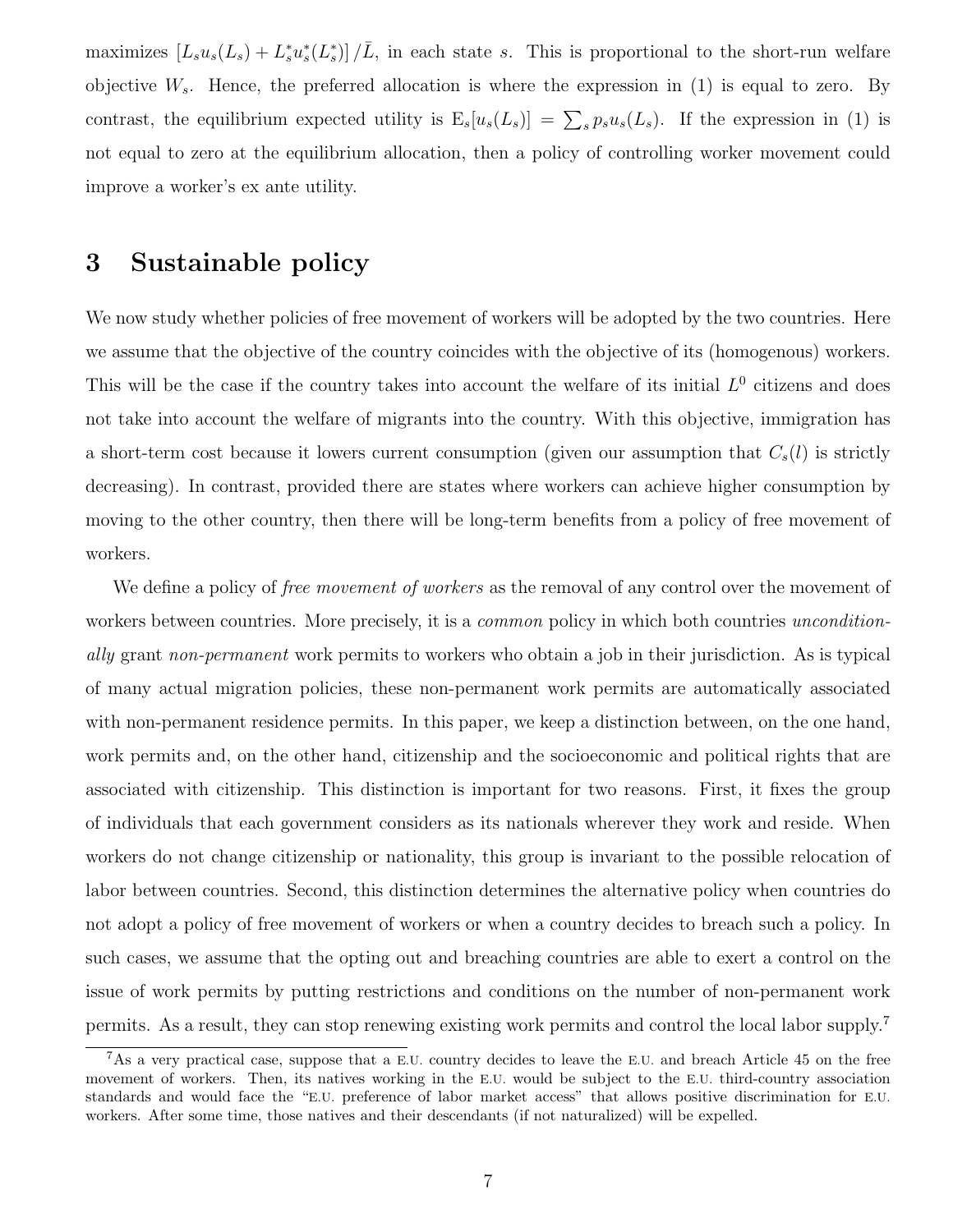This setting is clearly special, but we claim that it is not wholly unrealistic. Common policies allowing non-nationals access to local labor markets are often embedded in third-country association agreements or guest worker programs. These agreements and programs permit the economic immigration of third-country nationals into a host country under the control of quotas or individualized labor certifications. For example, the E.U. had such agreements with many Eastern European countries during the 1990s and still has such agreements with some neighboring countries including Turkey and Morocco. Hence, our discussion relates to the E.U. decision to adopt a policy of free movement of workers with Eastern European countries in the 1990s or to the current debate about Turkey's access to the E.U. labor market. Our discussion may also be relevant for the popular concerns about migration issues during the 2005 French referendum about the European Constitution. In North America, the N.A.F.T.A. includes a policy in favor of free movement of workers. In particular, the TN-status gives the right to Canadian, Mexican and citizens of the U.S. to work in each other's countries. The TN-status is targeted on designated professional occupations, limited to three years but renewable indefinitely. In practice, the U.S. has implemented a differential treatment for Canadians and Mexicans. Whereas the TN-status is granted to any Canadian at the U.S. border without control and quotas, it is not currently offered to Mexican nationals. Thus, our discussion also relates to the U.S. and Canadian decision to adopt a common uncontrolled mobility of their nationals within the N.A.F.T.A.; it relates to the U.S. and Mexican decision to remove the present controls and quotas on Mexicans; and it is finally applicable to the extension of the TN-status to other professional occupations and other countries and to the U.S. H-1B visa or to the U.S. employment-based green cards, etc.

We suppose that each country has two options: either to adopt the policy of free movement of workers or to independently control the inflow of workers. Consider the second option, where each country sets immigration controls. Under our assumptions, a country cannot change the welfare of its citizens working in the other country and puts no weight on the immigrants residing in its own jurisdiction. It then follows from the fact that the consumption function  $C_s(l)$  is strictly decreasing that the dominant strategy of each country is to allow no entry to, and not renew any work permit of, foreign workers. Thus, the second option reduces to no movement of workers. We assume that the revocation of the right to work is instantaneous, so that any breach from a policy of free movement of labor means that the allocation of labor reverts straightaway to the initial distribution  $(L^0, \bar{L} - L^0)$ . Furthermore, and for simplicity, we assume that once the agreement about the policy of free movement of workers is breached, the countries play their dominant strategy in all subsequent periods so that there is no movement of labor after a breach.<sup>8</sup>

<sup>8</sup>This latter assumption may be relaxed without qualitatively altering the results.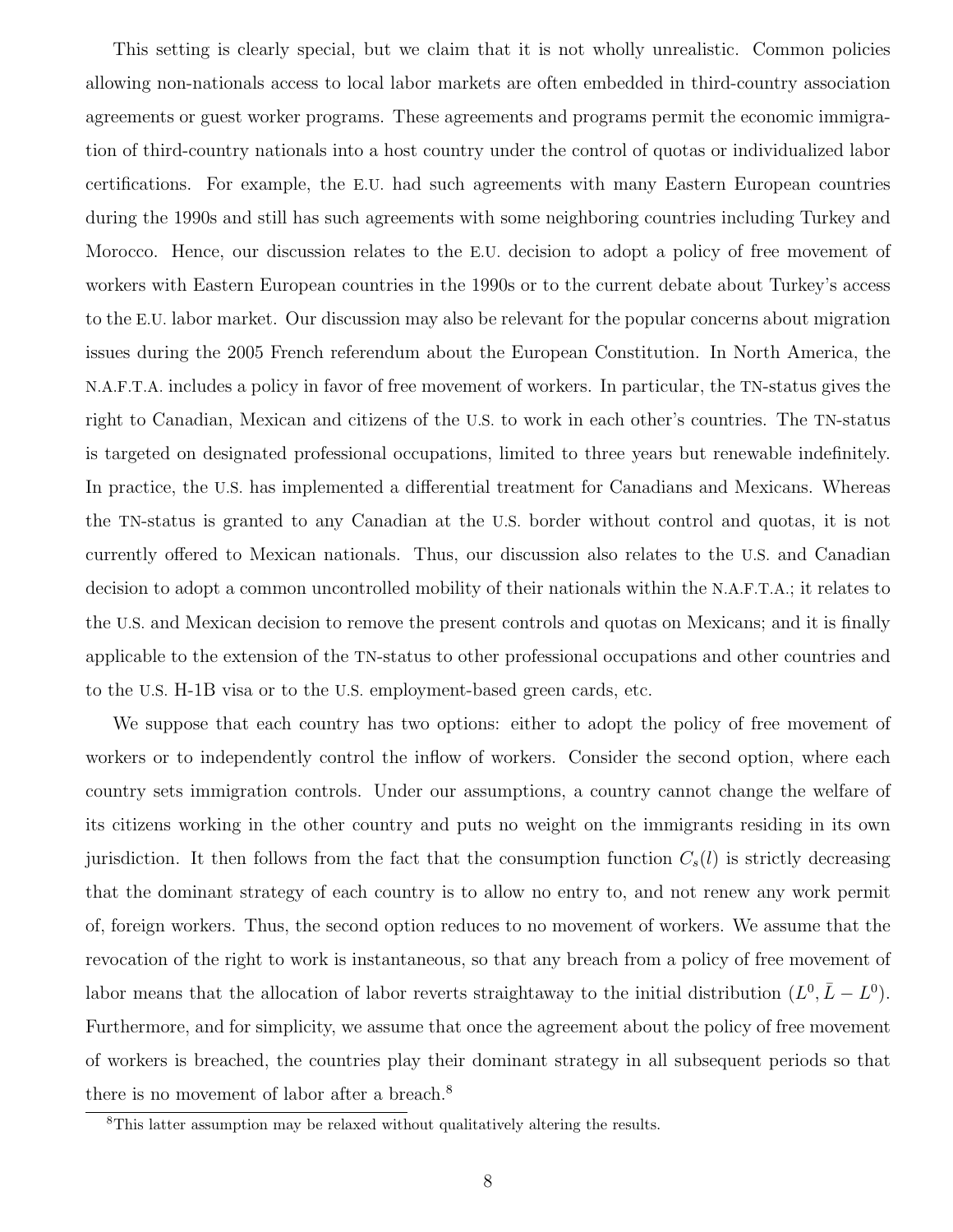We say that a policy of free movement of workers is *sustainable* if and only if no country has an incentive to deviate from the policy at any date or state given that deviation means an instantaneous and irrevocable transition to no movement of labor between countries. Let  $V_s^0$  denote the expected discounted utility of a worker in the home country in a given state s when workers are not allowed to cross borders. Analogously to  $V_s$  (the expected discounted utility of a worker when there is a policy of free movement of workers defined in the previous section) it is defined recursively by:  $V_s^0$  =  $u_s(L^0) + \delta E_q V_q^0$ . Hence,

$$
V_s^0 = u_s(L^0) + \frac{\delta}{1 - \delta} \mathcal{E}_s u_s(L^0),
$$

with a similar expression holding for foreign workers. Since a country's welfare is identified with that of its representative workers, the policy of free movement of workers is sustainable if and only if  $V_s \geq V_s^0$ ; that is, if

$$
u_s(L_s) - u_s(L^0) + \frac{\delta}{1-\delta} \mathcal{E}_q[u_q(L_q) - u_q(L^0)] \ge 0 \quad \forall s \in \mathcal{S},\tag{3}
$$

where  $L_s$  and  $L_q$  are the equilibrium labor supplies under free movement of workers, with similar expressions holding for the foreign country. We refer to these conditions as participation or selfenforcement constraints. These conditions compare the short run cost of immigration (first two terms) with the long run benefit of the free movement policy (last term). Condition (3) is most stringent for the state(s) with the highest short run cost,  $\overline{s} \in \arg \max_s \{u_s(L^0) - u_s(L_s)\}\.$  Similarly, the equivalent of Condition (3) for the foreign country is more stringent in the state(s)  $\bar{s}^* \in \arg \max_s \{u_s^*(\bar{L} - L^0)$  $u_s^*(\bar{L} - L_s)$ . That is, if Condition (3) is satisfied in state  $\bar{s}$ , then it is satisfied for all states, with a similar statement applying to the foreign country at state  $\bar{s}^*$ . Thus, the policy of free movement of workers is sustainable if and only if

$$
u_{\overline{s}}(L_{\overline{s}}) - u_{\overline{s}}(L^0) + \frac{\delta}{1-\delta} \mathcal{E}_q[u_q(L_q) - u_q(L^0)] \ge 0,
$$
  

$$
u_{\overline{s}}^*(\overline{L} - L_{\overline{s}}^*) - u_{\overline{s}}^*(\overline{L} - L^{0*}) + \frac{\delta}{1-\delta} \mathcal{E}_q[u_q^*(\overline{L} - L_q) - u_q^*(\overline{L} - L^0)] \ge 0.
$$
 (4)

These conditions lead to the following conclusions. First, sustainability is possible only if there are positive future expected gains. This means that countries must incur shocks in the future that generate emigration to the country with higher consumption. Second, if there are positive future expected gains, then there is a critical discount factor  $\delta^c \in (0,1)$  such that Condition (4) is satisfied for  $\delta \geq \delta^{c}$ .

We can also ask how sustainability relates to the agglomeration issue outlined in the previous

<sup>&</sup>lt;sup>9</sup>It should be noted that when Condition (4) is satisfied, there is no breakdown in equilibrium. Since these constraints are forward-looking, the probabilities of states  $\bar{s}$  and  $\bar{s}^*$  matter only in so far as they affect the long term benefits/costs.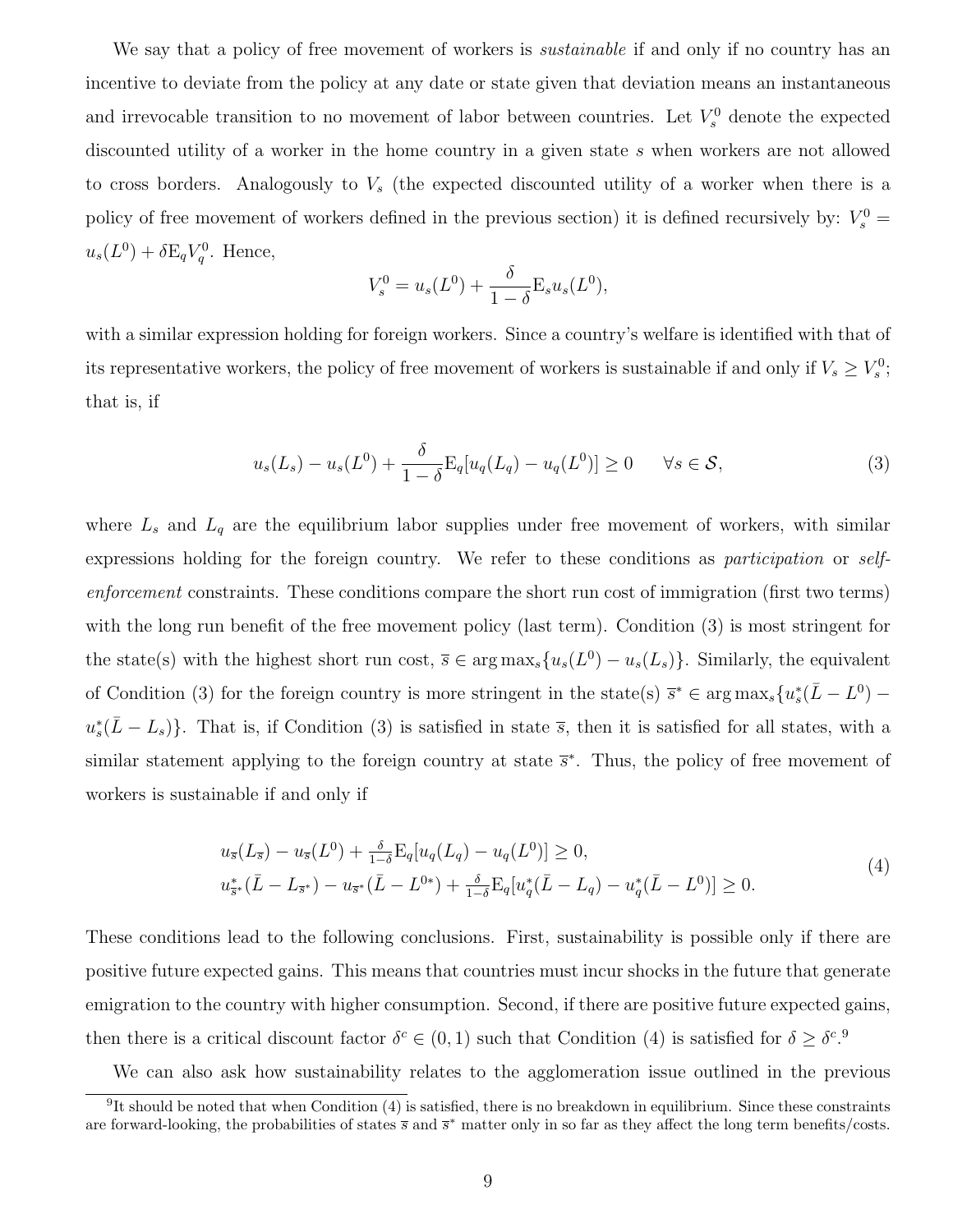section, to risk aversion and to permanent differences in the consumption functions of the two countries. First, recall that excessive agglomeration depends on the sign of  $dW_s/dL_s$  in equation (1). If  $\frac{dW_s}{dt_s} < 0$ , then the equilibrium labor allocations exhibit excessive agglomeration, and if  $\frac{dW_s}{dL_s} > 0$ , then the equilibrium labor allocations exhibit under-agglomeration. Either excessive or under-agglomeration mean that the future expected gain  $E_q[u_q(L_q) - u_q(L^0)]$  is lower than it would be if the labor allocation could be chosen optimally. The effect in the short-run is, however, different. Under-agglomeration will tend to lower the short-run costs of the policy of free movement of workers, whereas excessive agglomeration will increase the short-run cost. In particular, if there is excessive agglomeration in state  $\bar{s}$ , then the short run costs of immigration,  $u_{\bar{s}}(L_{\bar{s}}) - u_{\bar{s}}(L^0)$  may be increased sufficiently to offset any long-term future gains. Thus, factors that cause agglomeration to be excessive tend to reduce the extent to which a policy of free movement of workers is sustainable. Such factors will be considered in more detail in the next two sections.

Secondly, the impact of increasing risk aversion is a priori ambiguous. Since it is assumed that all workers have the same utility function  $U$ , risk aversion does not affect the equilibrium labor allocation,  $L_s$ . To the extent to which a policy of free movement of workers reduces the variability in consumption and the expected labor population  $E_s[L_s]$  coincides with the initial population  $L^0$ , higher risk aversion is associated with greater long-term benefits of the policy. The effect on the short run cost  $u_s(L_s) - u_s(L_0)$  is ambiguous, but typically it will decline with increasing risk aversion, so that the overall impact on sustainability of increasing risk aversion is unclear. However, if workers are infinitely risk averse, then utility is evaluated by the consumption in the worst state and this is always improved by a policy of free mobility. Hence, if risk aversion is sufficiently large, there exists a large enough discount factor  $\delta^c$  above which free movement of workers becomes a sustainable policy.

Thirdly, consider a case where there are permanent differences between the home and the foreign country's consumption functions. For example, suppose the home country consumption function is  $C_s(l)$  and the corresponding foreign country consumption is  $\lambda C_s^*(l)$  for some parameter  $\lambda \in (0,1).^{10}$ Consequently, a fall in  $\lambda$  increases the equilibrium labor allocation  $L_s = L_s(\lambda)$  in all states. Since it reduces the domestic instantaneous utility  $u_s(L_s)$  in all states, condition (3) becomes more stringent and the critical discount factor above which the free movement of workers is sustained will be higher. For low enough  $\lambda$ , the long run benefit  $E_q[u_q(L_q)-u_q(L^0)]$  becomes non-positive, so that free movement of workers is never a sustainable policy. We summarize this discussion in the following proposition.

Proposition 1 (Freedom of movement of workers) The policy of free movement of workers is never sustainable if it brings no long-run benefit  $(E_q[u_q(L_q) - u_q(L^0)] < 0$ ). Otherwise, it is sustainable

 $10S$ uch a parametrization can be justified by the models presented in Sections 4 and 5.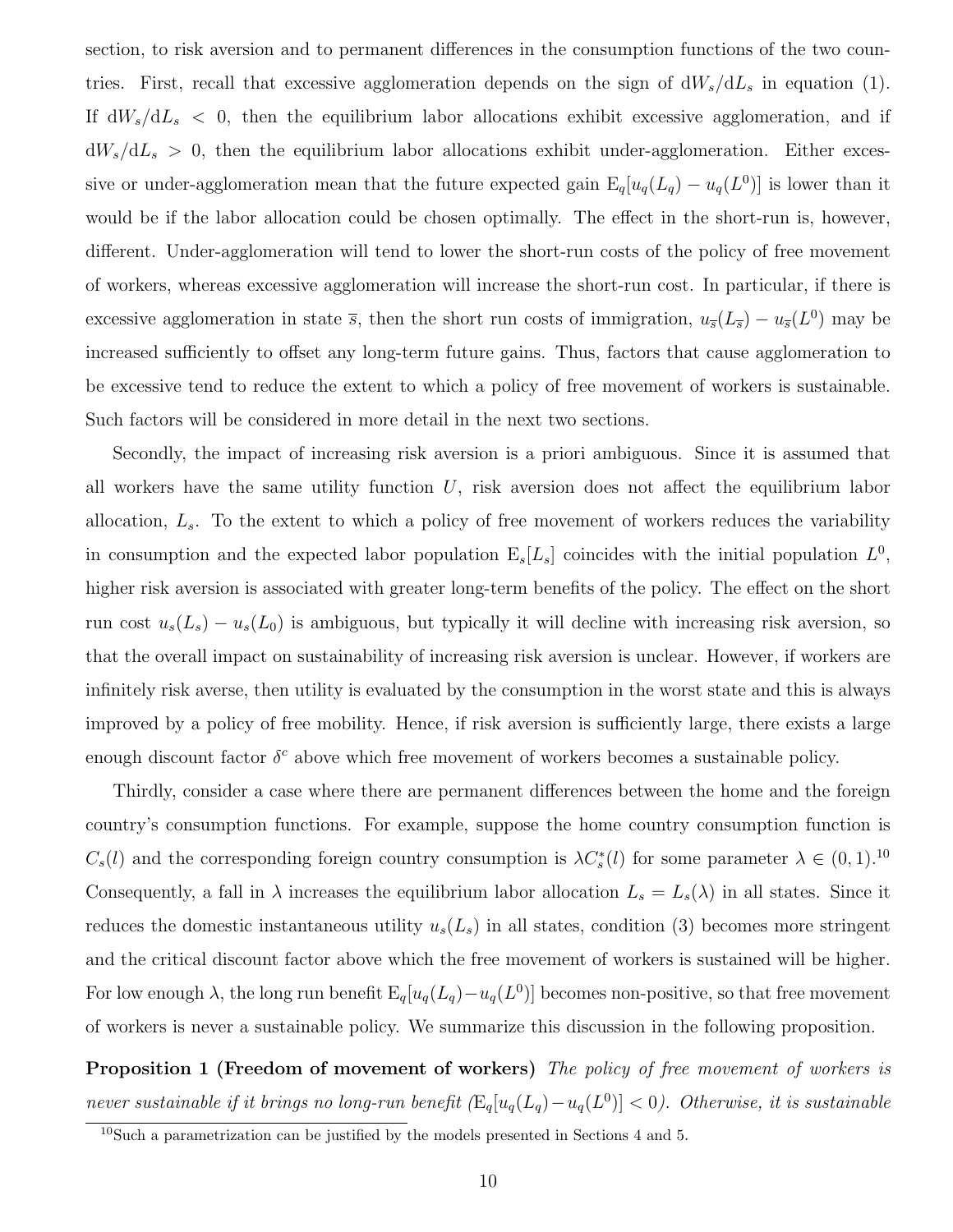for high enough discount factor  $\delta$  ( $\delta > \delta^c$ ). The policy is more likely to be sustainable if workers are more risk averse. The policy is unsustainable for large enough permanent differences in country consumption functions  $(\lambda \text{ small})$ .

Proposition 1 shows that a policy of free movement may be adopted provided there are long term benefits that outweigh any short term costs. However, it also shows that where there are no, or small long term benefits, or permanent differences between countries, then such a policy won't be sustainable. The latter observation is particularly true for labor flows between developing and developed countries. As a case in point, European institutions have repeatedly been concerned with immigration consequence of the policy of free movement of labor. For example, the E.U. has discussed Italian migration at its inception stage in the 1950s and the migration of Eastern European workers during its enlargement phase at the beginning of this century. In North America, the TN-status, which offers permission to work within the U.S. under the N.A.F.T.A., has been subject to huge restrictions for Mexican natives whereas it has included very few restrictions for Canadians. As in Wellisch and Walz (1998) and Ortega (2010), this argument shows that developed countries have greater reluctance to accept migration flows from less developed countries because of a permanent redistribution towards immigrants.

The conditions for sustainability depend on the distribution of the states of nature and their associated consumption levels. To aid understanding, improve analytical tractability and discuss the impact of uncertainty and dynamics on migration incentives, consider then the simplest symmetric example with two equiprobable and anti-correlated states (similar to the example considered in Bagwell and Staiger, 1990)). That is, suppose  $s \in S = \{1, 2\}$ ,  $C_1(l) = C_2^*(l)$  and  $C_2(l) = C_1^*(l) \,\forall l \in [0, \bar{L}]$  while  $L^0 = \bar{L}/2$ . This yields the contemporaneous utility levels  $u_1(l) = u_2^*(l)$  and  $u_2(l) = u_1^*(l)$ . Furthermore, order states so that the state  $s = 1$  is more favorable to the home country and state  $s = 2$  to the foreign country. Then,  $C_1(l) > C_1^*(l)$  and  $C_2(l) < C_2^*(l)$ , so that  $u_1(l) > u_1^*(l)$  and  $u_2(l) < u_2^*(l)$ . Free movement of workers implies that  $u_s(L_s) = u_s^*(L_s^*)$ . Consequently, the favored country attracts migrants:  $L_1 > L^0 > L_2$  where  $L_2 = \bar{L} - L_1$ . Because states are symmetric, the utility level is the same in all states under free movement of workers:  $u_1(L_1) = u_2(L_2)$ . Furthermore, because  $u_s' < 0$ , we have  $u_1(L_1) < u_1(L_2)$  and  $u_2^*(L_2^*) < u_2^*(L_1^*)$ . In the short run, countries with a good state can achieve higher utility levels if they restrict immigration. In this two-state case, the participation constraints (4) collapse to the single condition

$$
\frac{\delta}{2-\delta} \ge G(\theta) \equiv \frac{u_1(\bar{L}/2) - u_1(L_1)}{u_2(L_2) - u_2(\bar{L}/2)},\tag{5}
$$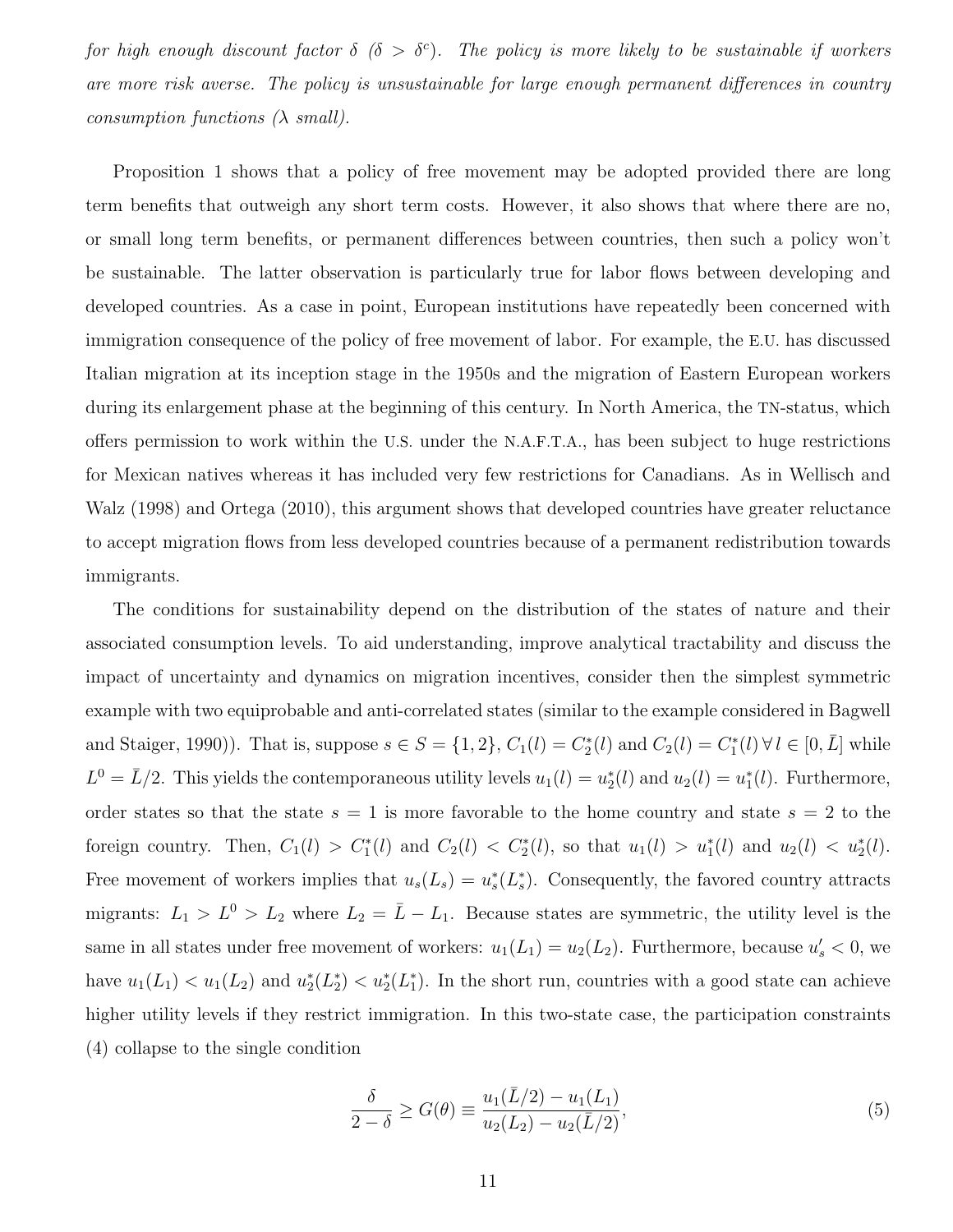where  $G(\theta) > 0$  measures the *relative cost of adopting the policy of free movement of workers* and  $\theta$  is a vector of parameters of the utility and consumption functions. The value of  $G(\theta)$  increases with the fall in domestic consumption after immigration in the good state (numerator) and decreases with the rise in domestic consumption after emigration in the bad state (denominator). Because  $\delta/(2-\delta)$  is an increasing function with a supremum of 1, the policy of free movement of workers is not sustainable when  $G(\theta) \geq 1$ . Using (5), it follows that  $G(\theta) < 1$  if and only if  $u_1(L_1) > (1/2)(u_1(\overline{L}/2) + u_2(\overline{L}/2))$ . We summarize this discussion in the following lemma.

Lemma 1 (Two state model) Consider a symmetric model with two equiprobable, anti-correlated states. Then, the policy of free movement of workers is never sustainable if  $u_1(L_1) < \frac{1}{2}$  $\frac{1}{2}[u_1(\bar{L}/2)+$  $u_2(L/2)$ . Otherwise, it is sustainable if the discount factor is high enough.

Next we present two models with and without trade that rationalize the properties of the consumption functions we have assumed. We examine the parameter values such that  $G(\theta) < 1$  where a policy of free movement of workers is sustainable if the discount factor is high enough.

## 4 Standard migration model

In the previous section we have been ambivalent about the source of any long-run benefit from a policy of free movement of workers. In this section we discuss two principal sources: labor market flexibility and consumption smoothing. Toward this aim, we embed the above analysis in a simple model with labor used to produce a non-tradeable good (in Section 5 we will add tradeable goods). With decreasing returns to scale at the country or firm level, labor demand schedules are decreasing and therefore, local wages and consumption fall with net immigration. In the remainder of the paper, uncertainty is represented by country productivity shocks that shift labor demand.

We consider a two-country model in which the home country produces a local non-tradeable good  $Z_s$ . The foreign country produces another local non-tradeable good  $Z_s^*$ . The price of these nontradeable goods can be normalized to one. For this section, there is no trade and workers consume only local goods, so that  $C_s = Z_s$ . Each worker inelastically supplies one unit of homogeneous labor to the production sector. In the home (foreign) country,  $L_s(L_s^*)$  workers are employed at a wage  $w_s(w_s^*)$ . Each country has a unit mass of firms that produce according to the production function  $F_s(l) = \alpha_s f(l)$ , where  $f(l)$  is increasing and concave and  $\alpha_s > 0$  measures country productivity. The foreign country has the same production  $f(l)$  but has a productivity parameter  $\alpha^* > 0$ . For our discussion we will focus on three cases: constant returns to scale where  $f(l) = l$ , decreasing returns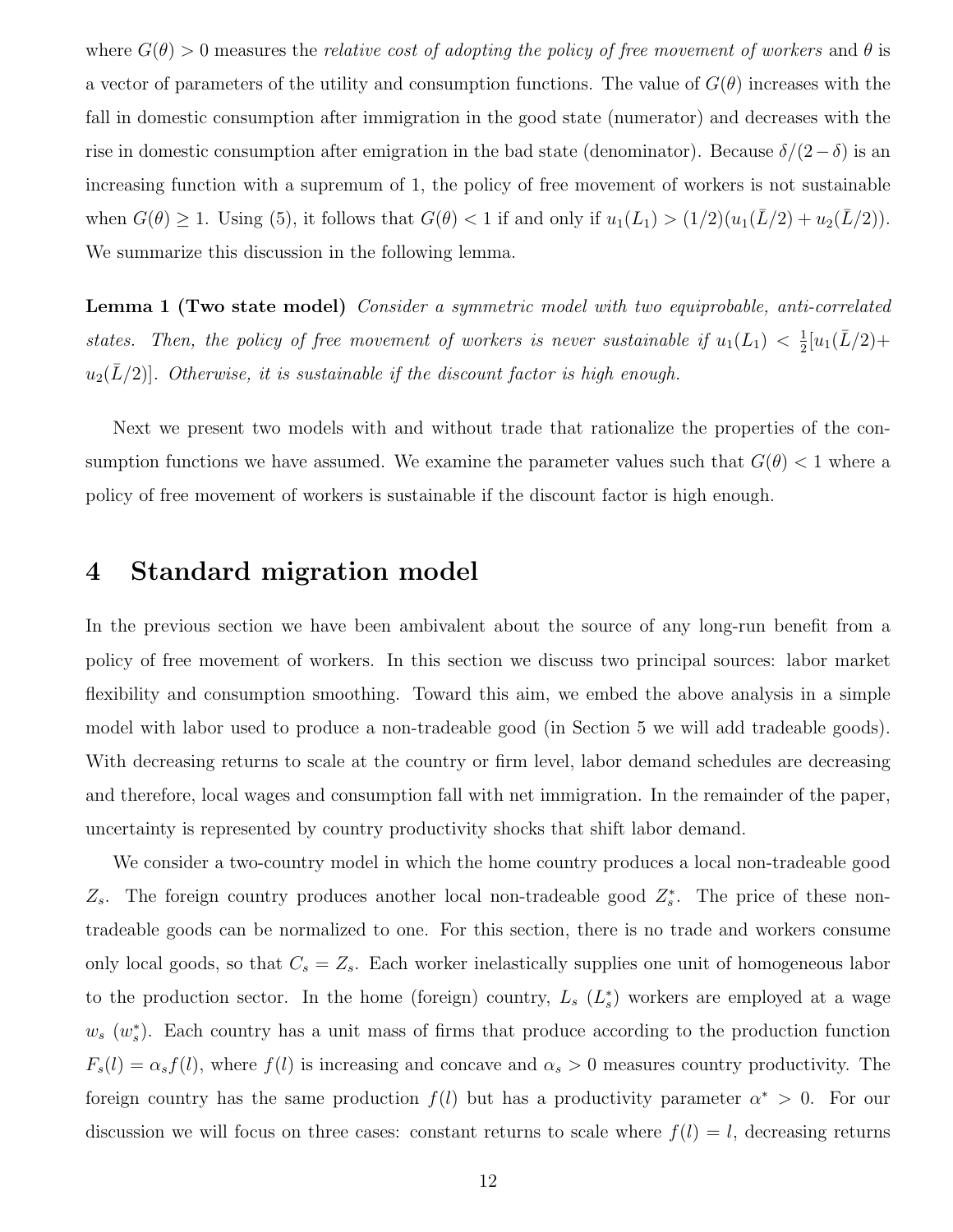to scale where  $f'' < 0$  and the fixed output case where  $f(l) = 1$ . In the constant returns to scale case, each worker's marginal productivity remains constant irrespective of home country production and labor force. By contrast, when there are decreasing returns, aggregate production exhibits congestion as the marginal productivity falls with inward migration. Finally, when  $f(l) = 1$ , output is equal to  $\alpha_s$ , independently of the size of the labor force. This latter case can be interpreted as a purely agrarian economy with a random crop of fixed size  $\alpha_s$  or, as we show below in section 4.4, where both economies have severe labor market frictions. In what follows it will also be instructive to discuss the specification where the production function is iso-elastic:  $f(l) = l^{\beta}, \beta \in (0, 1]$ . In this specification, the above three cases correspond to  $\beta = 1, \beta < 1$  and the limit  $\beta = 0$  respectively. Finally, for simplicity we assume that local profits are redistributed to local individuals.

As is standard, it is possible to interpret the extent of decreasing returns as a measure of congestion. Thus, in the iso-elastic specification,  $\beta$  is inversely related to a measure of congestion. If  $\beta = 1$ , there is no congestion; increasing labor supply does not impact on the marginal product of existing workers. If  $\beta = 0$ , production cannot be increased even with extra workers. It is important to understand this congestion measure. First, the congestion force can be interpreted either at a firm or sector level. At a firm level, each firm, which hires l workers, can be thought of holding a unit of local indivisible capital, which embeds either natural resources, such as land or water, or local human resources, such as local human capital, entrepreneurial skills, etc. At the sector level, decreasing returns to scale can be interpreted as the sharing of common infrastructures, resources and land. In this case, the production function  $F_s(L_s)$  applies to the production sector with  $L_s$  being the sector employment. Then, each firm can be interpreted as experiencing a sector specific productivity that is equal to  $F_s'(L_s) = \alpha_s f'(L_s)$ . Second, the reader may interpret the no-congestion case  $(f(l) = l)$  as a case where production involves capital and labor and where capital is instantaneously and elastically supplied. Third, in a dynamic setting, if capital is chosen before the realization of productivity shocks, the production function has decreasing returns to scale in the short-run and labor demand is downward sloping. The fact that international labor movements may impact negatively on local wages is a possible explanation of the observed reluctance amongst the public to accept uncontrolled movements of workers.

#### 4.1 Short run equilibrium

In the short run equilibrium, workers consider only current payoffs when deciding whether to move to another country. For the sake of conciseness, we characterize the variables for the home country, those for the foreign country being symmetric. Since workers earn the local wage and receive the local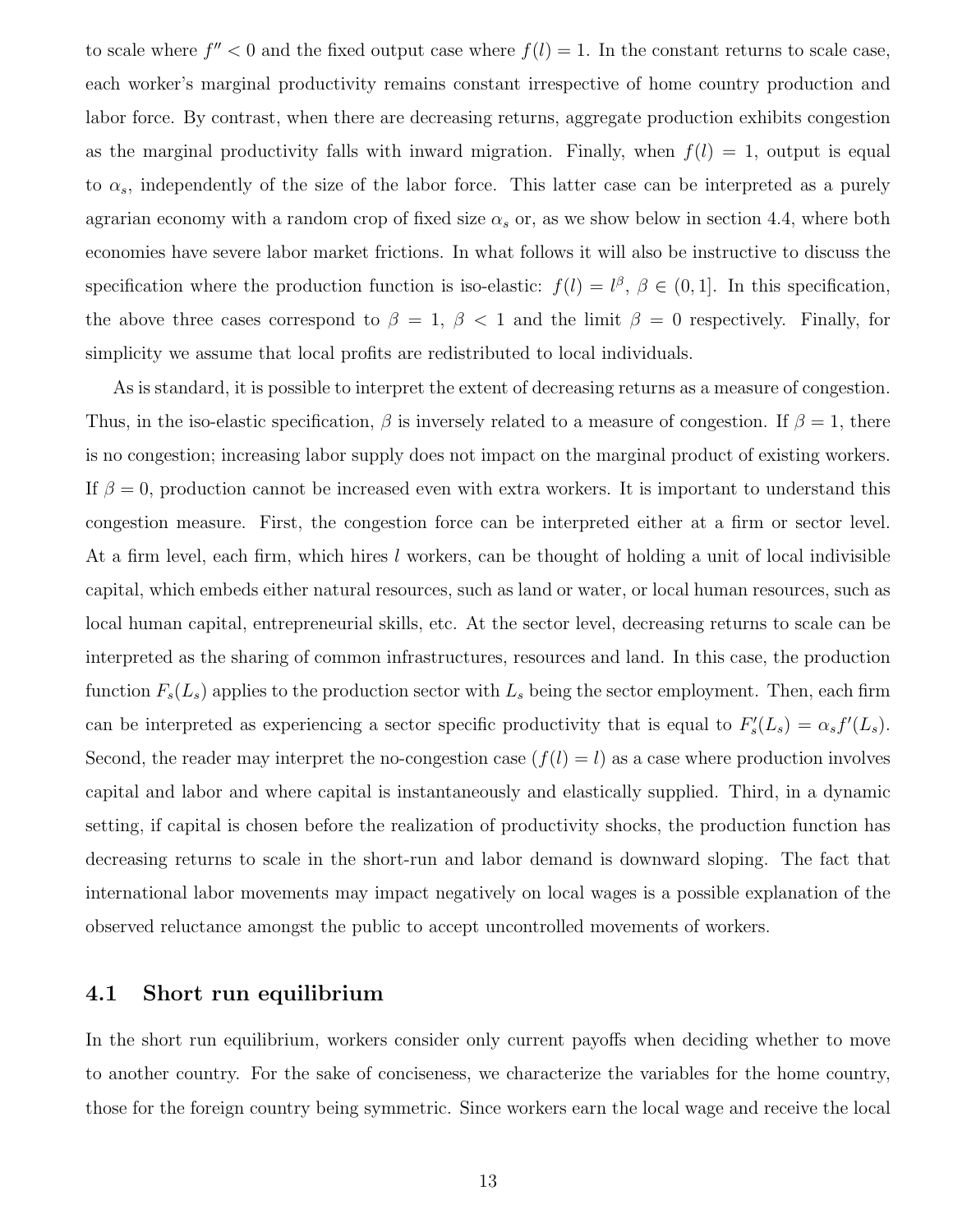profit, the value of their consumption is equal to the value of their production:  $C_s(L_s) = \alpha_s g(L_s)$ where  $g(l) \equiv f(l)/l$  is average productivity (a strictly decreasing function when there are decreasing returns to scale). With constant returns to scale all workers flow to the country with the higher productivity shock in each period and state. With decreasing returns under free movement of workers, and assuming an interior solution, workers migrate until there is equality of purchasing power:

$$
\frac{C_s(L_s)}{C_s^*(L_s^*)} = \frac{\alpha_s g(L_s)}{\alpha_s^* g(L_s^*)} = 1.
$$
\n<sup>(6)</sup>

Hence,  $L_s \geq L_s^*$  if and only if  $\alpha_s \geq \alpha_s^*$ . Workers move into the more productive country because it offers higher purchasing power. The equilibrium population increases with the productivity ratio  $\alpha_s/\alpha_s^{*}.$ <sup>11</sup> Therefore, using equation (6),

$$
\frac{L_s^* C_s^{*\prime} \left( L_s^* \right)}{L_s C_s^{\prime} \left( L_s \right)} = \frac{\alpha_s^* L_s^* g^{\prime} \left( L_s^* \right)}{\alpha_s L_s g^{\prime} \left( L_s \right)} = \frac{L_s^* g^{\prime} \left( L_s^* \right) / g \left( L_s^* \right)}{L_s g^{\prime} \left( L_s \right) / g \left( L_s \right)}.
$$

There is excess agglomeration if and only if this term is less than one. As a special case presented in Section 2, the allocation of labor is efficient if the production function is iso-elastic (i.e.,  $lg'(l)/g(l)$  is constant).

In the two state case, we let  $z = \alpha_1/\alpha_2 > 1$  measure the relative shock. At the end of this section, we will also suppose that workers' preferences exhibit constant relative risk aversion  $(U(C) = C^{1-\rho}/(1-\rho),$  $\rho \geq 0, \, \rho \neq 1$ ).<sup>12</sup>

#### 4.2 Labor market flexibility

First we eliminate any insurance motive for free movement of workers and suppose that all workers are risk neutral ( $\rho = 0$ ). Thus, any benefits from free movement of workers is derived from the additional labor market flexibility that allows labor supply to locate where demand for labor is strongest. First, note that under constant returns to scale  $(f(l) = l \text{ and } g(l) = 1)$ , it is easy to check that  $G(\theta)$ , defined in equation (5), is equal to zero. So, the policy of free movement of workers is always sustainable for any positive discount factor. In each period and state, all workers flow to the country with the higher productivity shock. Local citizens keep the same productivity, so that they incur no short run cost. Immigrants consume what they produce and do not affect the productivity and consumption of locals. Such a benchmark result is regularly used in the literature to argue about the limited impact

<sup>&</sup>lt;sup>11</sup>That is,  $dL_s/d(\alpha_s/\alpha_s^*) = -g(L_s)/(g'(L_s) + g'(L_s^*)) > 0.$ 

<sup>&</sup>lt;sup>12</sup>For the sake of conciseness, we do not report the case where  $U(C) = \ln C (\rho = 1)$ , although the analysis is essentially similar.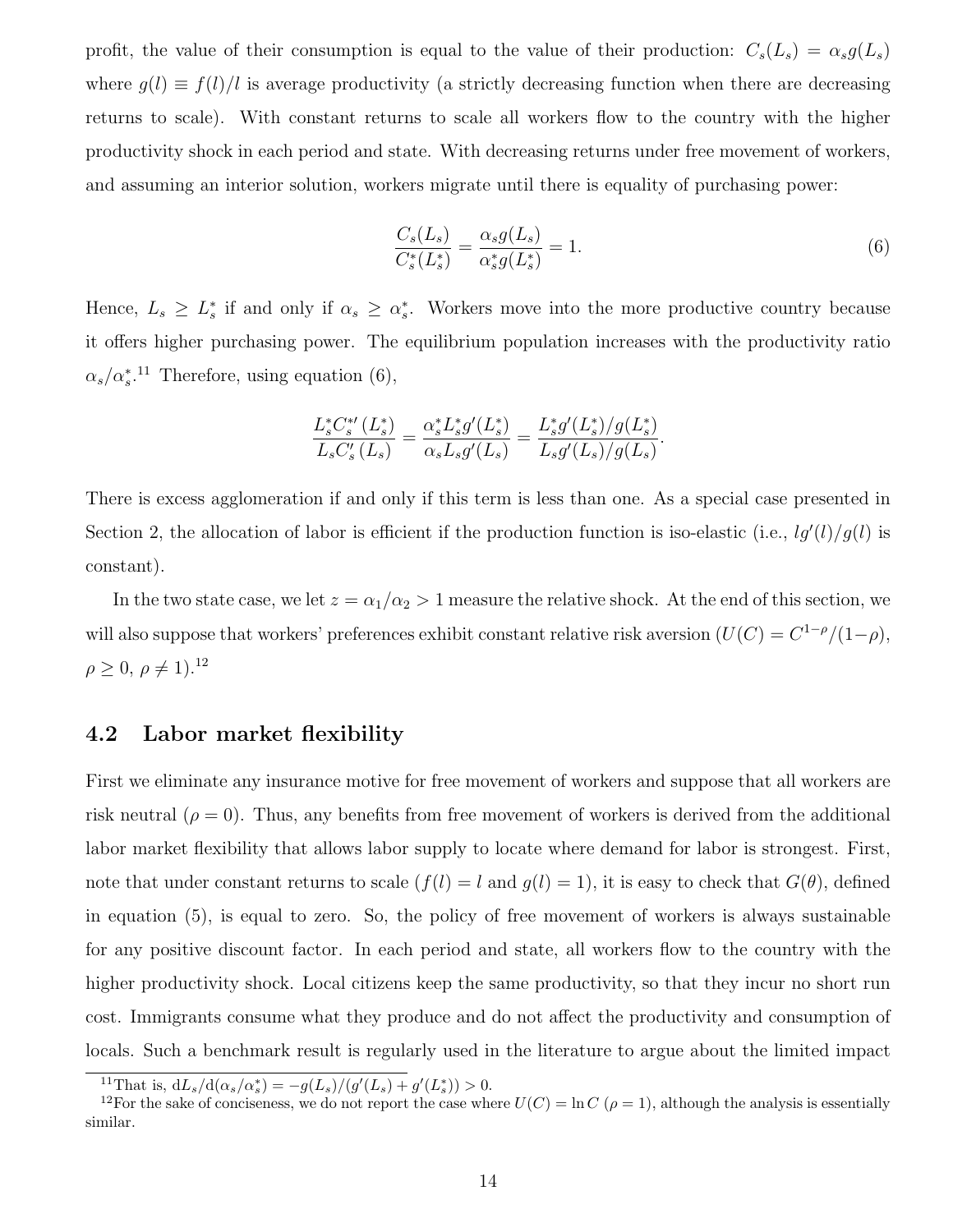of migration policies on local citizens. It will be qualified in the next section.

As argued above, full congestion  $(f(l) = 1$  and  $g(l) = 1/l$  can be interpreted as an agrarian economy with random crops. The equilibrium allocation of labor depends only on the relative productivities:  $L_1/L_2 = z$  or equivalently,  $L_1 = (1/(1+z))\overline{L}$ . From this it can be checked that  $G(\theta) = 1$ so that a policy of free movement of workers is never sustainable (for  $\delta < 1$ ). Workers have a short run cost in the good state of nature that is exactly equal to their short run benefit in the bad state. Risk-neutral but impatient workers will not be prepared to incur this short run cost for an equal but uncertain benefit in the future.

Similarly, for small productivity shocks, it can be checked that  $\lim_{z\to 1} G(\theta) = 1$  for any production functions f. In the limit as  $z \to 1$ , the (infinitely) small short run cost is equal to the (infinitely) small short run benefit, so that workers have no incentive to relocate. These two cases highlight the fact that free movement of workers may not be a sustainable policy simply because the benefits of a policy of free movement of workers is delayed and uncertain when compared to the costs that are immediate and known. This occurs even if there is no excess agglomeration of workers.

Next, consider the specification where the production function is iso-elastic  $(f(l) = l^{\beta})$  and  $\beta \in$ (0, 1). The equilibrium wage is equal to  $w_s = \alpha_s \beta L_s^{\beta-1}$  and the consumption is given by  $C_s(L_s)$  =  $\alpha_s L_s^{\beta-1} = w_s/\beta$ . Without free movement,  $L_s = \bar{L}/2$  and the wages are  $w_s^0 \equiv \alpha_s \beta (\bar{L}/2)^{\beta-1}$ . With free movement of workers, consumption is equalized across countries so that wages become equal. By symmetry, the same wage,  $w^e$ , applies in both states. Let  $\overline{\alpha} \equiv (\frac{1}{2})$  $\frac{1}{2}\alpha_1^{1/(1-\beta)}+\frac{1}{2}$  $\frac{1}{2} \alpha_2^{1/(1-\beta)}$  $i^{1/(1-\beta)}$ )<sup>1-β</sup> be the 'average' of the productivity shocks.<sup>13</sup> It is easily checked that the equilibrium labor allocation and wage satisfy:

$$
L_s^e = \left(\frac{\alpha_s}{\overline{\alpha}}\right)^{\frac{1}{1-\beta}} \left(\frac{\overline{L}}{2}\right); \quad \text{and} \quad w^e = \overline{\alpha}\beta \left(\frac{\overline{L}}{2}\right)^{\beta - 1},\tag{7}
$$

where  $L_1^e > \bar{L}/2 > L_2^e$  and  $w^e \in (w_2^0, w_1^0]$ . Using  $z = \alpha_1/\alpha_2 > 1$  and substituting into (5), we can write

$$
G(z, \beta) = \frac{w_1^0 - w^e}{w^e - w_2^0} = \frac{z - \overline{z}}{\overline{z} - 1}.
$$

where the 'average' of relative productivity shocks  $\overline{z} \equiv (\frac{1}{2} + \frac{1}{2})$  $\frac{1}{2}z^{1/(1-\beta)})^{1-\beta}$  increases with  $\beta$  and z. It can be shown that both the differences  $z - \overline{z}$  and  $\overline{z} - 1$  increase with z, but that the latter increases at a faster rate. Hence,  $G(z, \beta)$  is strictly decreasing in  $\beta$  and  $z$  and  $0 = G(z, 1) \le G(z, \beta) \le G(z, 0) = 1$ . The overall effect is determined by two components: the short run cost given by  $z - \overline{z}$  and the overall

<sup>&</sup>lt;sup>13</sup>The average here is the weighted power mean of  $\alpha_1$  and  $\alpha_2$  with power  $1/(1 - \beta)$ .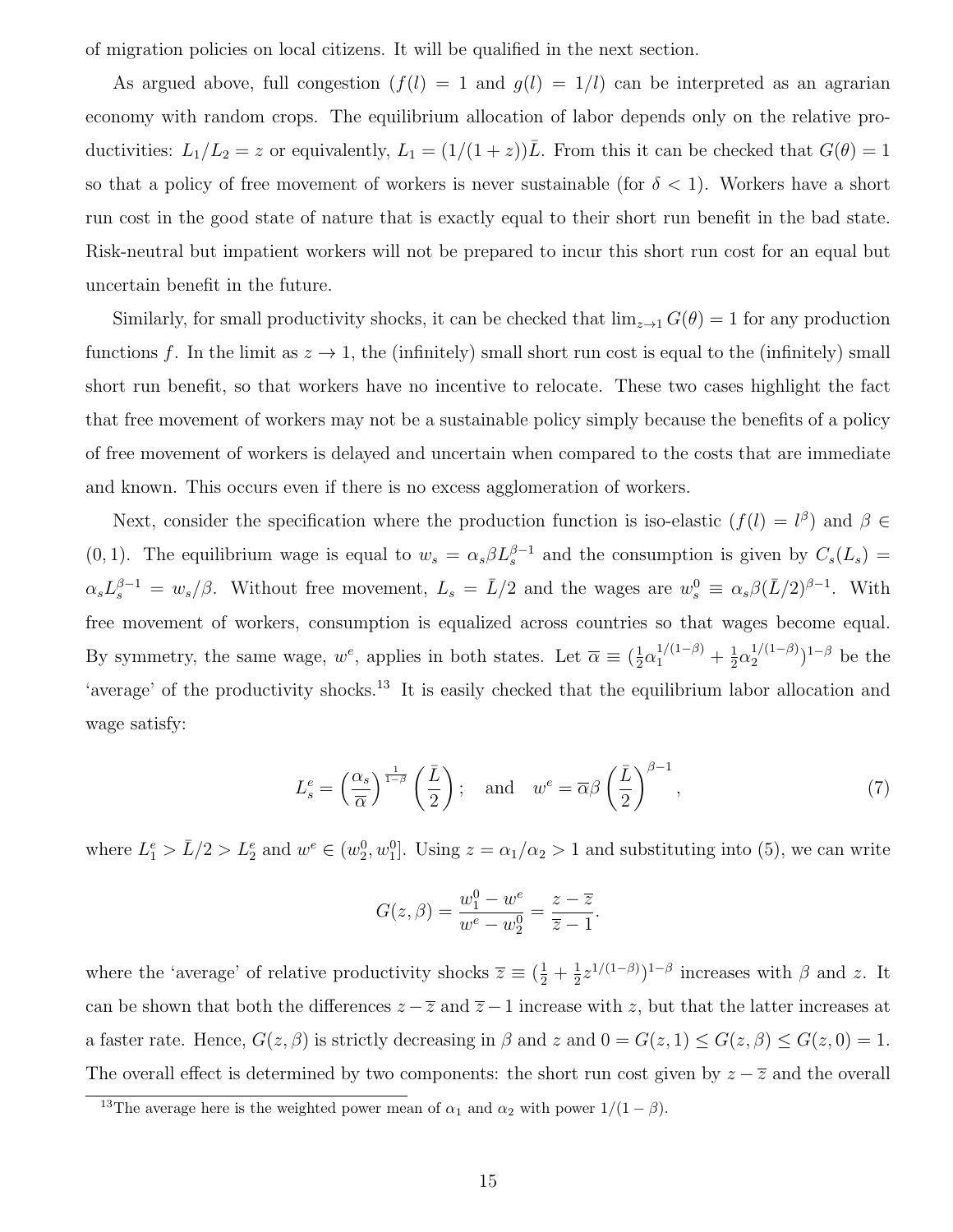long term benefit that is proportion to  $\overline{z} - 1/2(1 + z)$ . When there is less congestion (larger  $\beta$ ), the short run cost falls and the longer term benefit rises. This yields a smaller critical discount factor for which the policy of free movement of workers can be sustained. The effect of the relative productivity shock is more complex because an increase in z raises both the short-term cost and long-term benefit. Nevertheless, the latter benefit dominates: the larger the relative shock  $z$ , the lower the discount factor that can sustain free movement of labor.

To sum up, when workers are risk neutral, the only benefit from free movement of workers derives from improved labor market flexibility. Labor supply moves to where the demand is strongest. This is a long run benefit that must be balanced against the short run cost of migration. For a given discount factor, if the congestion factor or the shocks are small enough, then the policy of free movement of workers will not be sustainable.

**Proposition 2 (Labor market flexibility)** Suppose there is no trade and workers are risk neutral. Then, the agglomeration of workers is efficient for iso-elastic production functions. The policy of free movement of workers is always sustainable for constant returns to scale and never sustainable in a random fixed crop economy. The larger are the shocks or the weaker is the congestion factor (larger  $\beta$ ), the smaller is the discount factor for which the policy of free movement of workers can be sustained.

### 4.3 Income smoothing

We now turn to the issue of insurance. The policy of free movement of workers also benefits risk averse workers because it allows them to smooth their consumption by moving across borders. In the previous section we have established that the policy of free movement of workers is sustainable when workers are infinitely risk averse. However, one can see that risk aversion has no impact on workers' location and consumption when the production technology has constant returns to scale  $(f(l) = l)$ . This is because immigration has no impact on local workers' productivity, earnings or consumption. However, for full congestion  $(f(l) = 1)$ , one can show that  $G(\theta) < 1$  in the presence of risk aversion. Hence, in a random crop economy, risk aversion is a motive for workers to accept a policy of free movement of workers, which they would not do under risk neutrality. The insurance benefit is additional to the labor market flexibility benefit and offsets the impatience of workers.

Assuming iso-elastic production and preferences with constant relative risk aversion  $\rho$ , we can write

$$
G(z, \beta, \rho) = \frac{z^{1-\rho} - \overline{z}^{(1-\rho)}}{\overline{z}^{(1-\rho)} - 1}.
$$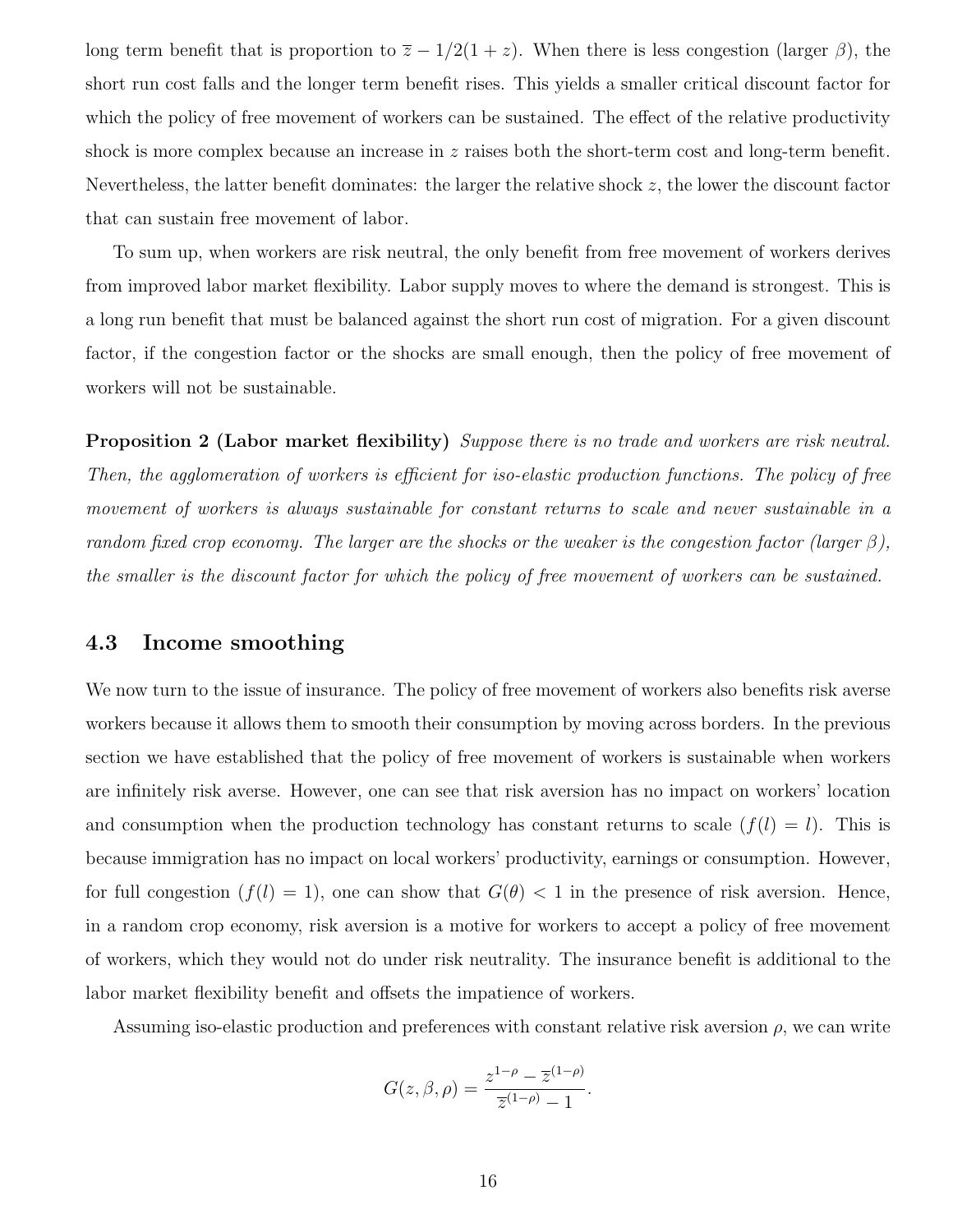This expression can be shown to fall as  $\rho$  increases for all values of z and  $\beta$ . As the coefficient of risk aversion increases, the cost of the free movement policy decreases because workers have lower marginal utility from consumption in the good state of nature. Conversely, their benefit increases because they have higher marginal utility of consumption in the bad state. Hence, increases in risk aversion reduce the critical discount factor above which the policy of free movement of workers can be sustained. The insurance motive reinforces the labor market flexibility motivation for the free movement of workers. We summarize this discussion in the following proposition:

**Proposition 3 (Consumption smoothing)** Under constant relative risk aversion, the more risk averse are workers, the lower is the critical discount factor above which the policy of free movement of workers can be sustained.

#### 4.4 Wage rigidities

It has been argued that many countries have been reluctant to allow uncontrolled inflows of workers in times of high unemployment. Boeri and Brücker (2005) present evidence of the hardening of migration conditions within the E.U., particularly for richer countries with large unemployment levels, such as France and Belgium. We demonstrate that the existence of unemployment stemming from labor market rigidities can be a rationale against the adoption of free movement of workers only when minimum wages have a permanent impact of economic outcomes.

We consider a simple situation where unemployment stems from downward wage rigidities. For simplicity, the wages  $w_s$  and  $w_s^*$  cannot fall below minimum wages  $\underline{w}$  and  $\underline{w}^*$  that are set exogenously and independently of whether there is free movement of labor or not. To shorten our discussion, we focus on identical minimum wages  $(\underline{w} \equiv \underline{w}^*)$ , risk neutral workers and the symmetric two-state model where  $z = \alpha_1/\alpha_2 = \alpha_2^*/\alpha_1^* > 1$  and  $L^0 = \bar{L}/2$ . Let  $l_s$  denote the number of employed workers and  $L_s$  denote the population including migrants, so that  $L_s - l_s$  is unemployment.<sup>14</sup> With an isoelastic production function, output is  $\alpha_s f(l_s) = \alpha_s l_s^{\beta}$ . Let  $l_s(\underline{w}) = (\underline{w}/(\alpha_s \beta))^{1/(\beta-1)}$  denote the level of employment at which the minimum wage just binds. Then, the employment level is equal to  $l_s = \min\{L_s, l_s(\underline{w})\}\$  while the equilibrium wage is given by  $w_s = \max\{\alpha_s\beta L_s^{\beta-1}, \underline{w}\}\$ , with symmetric expressions for foreign variables  $l_s^*$  and  $w_s^*$ . We also make the simplifying assumption that governments implement lump sum redistribution to the unemployed, so that employed and unemployed workers residing in a same country get the same utility. Therefore, irrespective of whether the minimum wage

<sup>&</sup>lt;sup>14</sup>The reader can interpret  $l_s$  as worked hours and  $L_s - l_s$  as underemployment.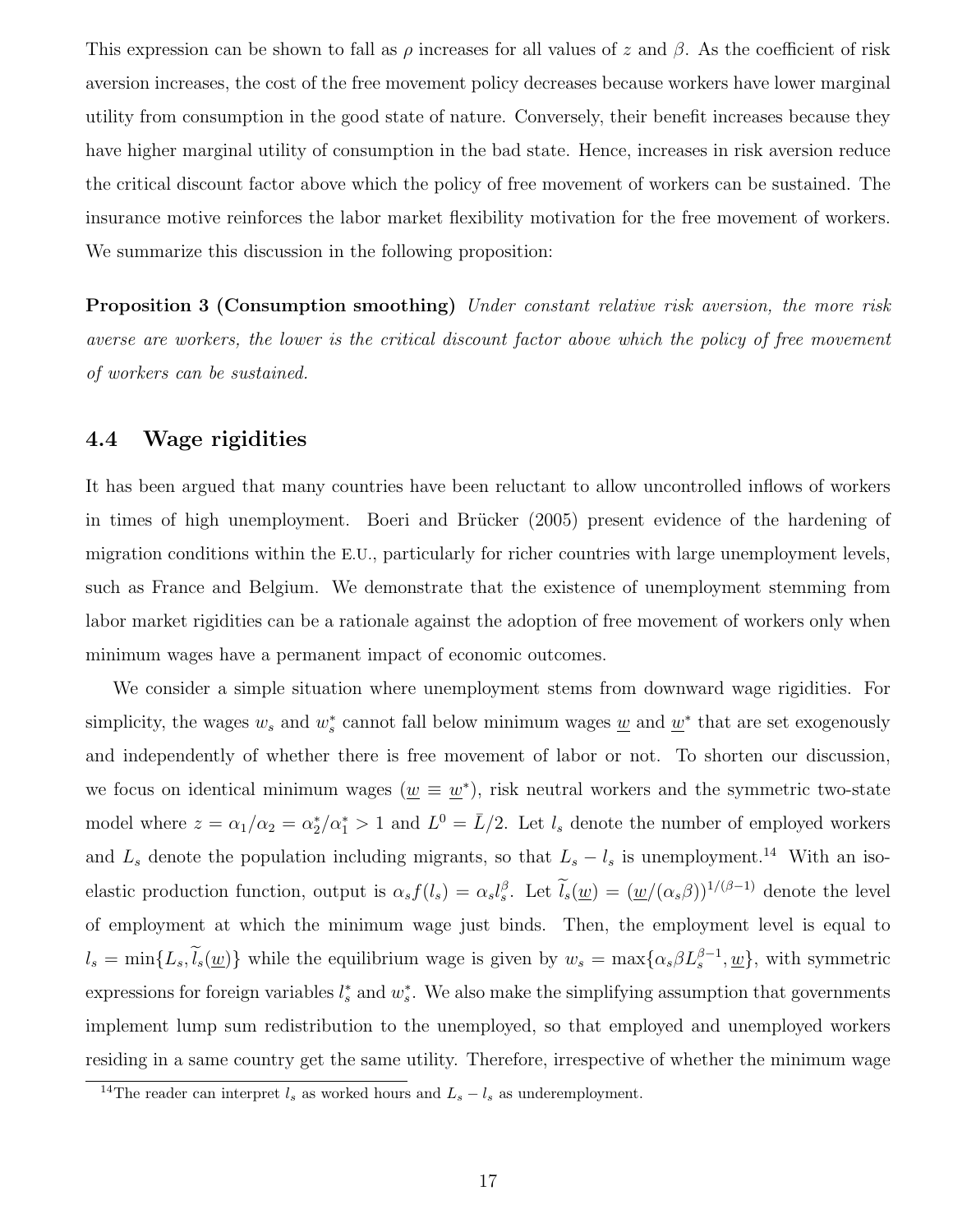constraint binds or not, individual consumption can be written as

$$
\widetilde{C}_s(L_s) = \frac{w_s}{\beta} \frac{l_s}{L_s},
$$

where  $l_s/L_s$  can be interpreted as the employment rate. Recalling that  $C_s(L_s) = \alpha_s L_s^{\beta-1}$  is the consumption where there is no minimum wage, it is easily checked that  $\tilde{C}_s(L_s) \leq C_s(L_s)$  with strict inequality where the minimum wage binds and with equality where it does not.

First, consider the short run equilibrium. In the absence of free movement of workers, minimum wages bind if  $\tilde{l}_s(\underline{w}) \leq \bar{L}/2$ , that is, if  $\underline{w} \geq w_s^0 = \alpha_s \beta (\bar{L}/2)^{\beta-1}$ . For low values of  $\underline{w} \leq w_2^0$ , the minimum wage will not bind in either state; for intermediate values,  $w_2^0 < \underline{w} \leq w_1^0$ , the minimum wage will bind only in the low productivity state; and for  $w_1^0 < \underline{w}$  it will bind in both states. In the presence of free movement of workers, consumptions are equalized across countries and also across states because states and countries are symmetric:  $\tilde{C}_1(L_1) = \tilde{C}_2(\bar{L} - L_1)$ .<sup>15</sup> When the minimum wage is sufficiently low  $(\underline{w} \langle w \rangle)$ , the equilibrium migration and wage  $(L_s^e, w^e)$  are given by equation (7) where  $w^e \in (w_2^0, w_1^0)$  and, as in previous sub-sections, there is no unemployment in either country. By contrast, if  $\underline{w} > w^e$ , the minimum wage binds,  $w_s = \underline{w}$ , and there is unemployment in both countries with employment levels  $l_s = \tilde{l}_s(\underline{w})$ . Since consumptions are equalized in equilibrium, it follows that migration is determined by equation (7) and employment rates  $\tilde{l}_s(\underline{w})/L_s$  are also equalized across countries. Since employment is fixed irrespective of migration, there are fixed production levels in each country and the equilibrium with binding minimum wages has similar properties to the random crop model (with fixed crop:  $\beta = 1$ ) discussed in section 4.2.

To assess the sustainability of the policy of free movement of workers as the minimum wage varies, we compute the value of

$$
G(\underline{w}) = \frac{\widetilde{C}_1(\overline{L}/2) - \widetilde{C}_1(L_1)}{\widetilde{C}_2(L_2) - \widetilde{C}_2(\overline{L}/2)}.
$$

There are four cases to consider according to whether the minimum wage lies above or below the thresholds  $w_2^0$ ,  $w^e$  and  $w_1^0$ . First, for  $\underline{w} \leq w_2^0$ , the minimum wage does not bind in either state, either in the presence or the absence of migration, so that Proposition 2 applies unchanged. We know from equation (4.2) in section 4.2 that  $G(\underline{w}) < 1$  for  $\beta < 1$  and  $z > 1$ . That is, free movement of workers is sustainable for a high enough discount factor.

Second, for  $w_2^0 < \underline{w} \leq w^e$ , the minimum wage binds only in the low productivity country and in the absence of a free migration policy. That is, absent migration in the low productivity state,

<sup>&</sup>lt;sup>15</sup>By symmetry,  $\widetilde{C}_1(L_1) = \widetilde{C}_2^*(L_1)$  and  $\widetilde{C}_2(\bar{L} - L_1) = \widetilde{C}_1^*(\bar{L} - L_1)$ .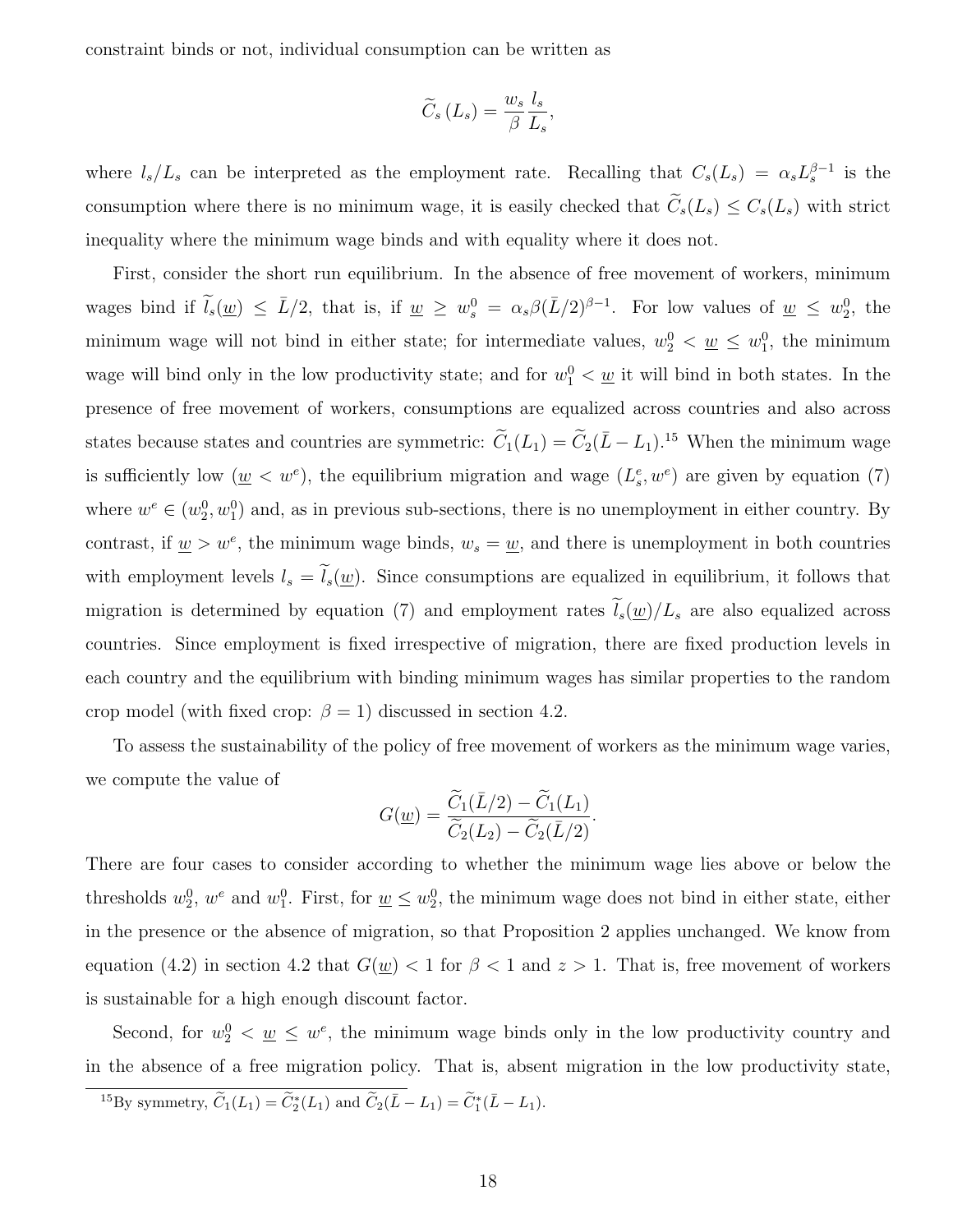$w_2 = \underline{w} > w_0^2$  and  $l_2 = \widetilde{l}_2(\underline{w}) < \overline{L}/2$ . Recalling that  $C_2(\overline{L}/2) = w_2^0/\beta$ , we have

$$
\widetilde{C}_2(\bar{L}/2) = C_2(\bar{L}/2) \left( \frac{\underline{w} \widetilde{l}_2(\underline{w})}{w_2^0(\bar{L}/2)} \right) < C_2(\bar{L}/2),\tag{8}
$$

where the inequality follows because the elasticity of labor demand is greater than one and hence,  $\tilde{\omega_2}(\underline{w}) < w_2^0(\overline{L}/2)$ . Equally, because the wage bill,  $\tilde{\omega_2}(\underline{w})$ , is inversely related to  $\underline{w}$ , it follows that consumption  $\widetilde{C}_2(\overline{L}/2)$  falls as the minimum wage rises.<sup>16</sup> Hence, in this case

$$
G(\underline{w}) = \frac{z - \overline{z}}{\overline{z} - \left(\frac{\underline{w}\widetilde{u}_2(\underline{w})}{w_2^0(\overline{L}/2)}\right)}.
$$

The binding minimum wage makes migration more attractive in the low productivity state (denominator), whereas the short run cost to the receiving country does not depend on the minimum wage (numerator). Equally, it can be seen that  $G(\underline{w})$  is decreasing in  $\underline{w}$  in this range, meaning that a higher minimum wage can help sustain the policy of free movement of workers. Intuitively, a binding minimum wage creates a distortion that, absent free movement, leads to underemployment in the low productivity country. A policy of free movement of workers allows workers to leave the underemployment country, which reduces labor supply and raises the wage above the minimum wage. This eliminates the labor market distortions and inefficiencies caused by downward rigidities in the wage. The larger the distortion, the greater are the benefits of avoiding it through migration.<sup>17</sup>

Next, consider a high minimum wage such that  $\underline{w} > w_1^0$ . In this case, the minimum wage binds in both the high and low productivity countries both with and without free movement of labor. Labor is determined by its demand and production is fixed irrespective of labor movements. As described above, employment rates are equalized and the equilibrium shares the same properties as the random crop model. As a consequence,  $G(w) = 1$  and the policy of free movement is not sustainable. Intuitively, the short run cost of immigration is exactly matched by the short run benefit of emigration, so that in the high productivity state, impatient individuals are not willing to bear the short run cost for a future uncertain gain.

Finally, for  $w_e < \underline{w} \leq w_1^0$ , the minimum wage binds when there is free movement while, absent free movement, it binds only in the low productivity country. In this case, an increase in the minimum wage

<sup>&</sup>lt;sup>16</sup>The elasticity of labor demand is  $1/(1 - \beta) \ge 1$  with strict inequality for  $\beta > 0$ .

 $17$ It follows that a minimum wage in this range improves welfare for some discount factors. For example, without the minimum wage, there may be no discount factor that sustains the policy of free movement even though it is desirable because free movement improves average consumption. With the minimum wage,  $G(w)$  may be lowered sufficiently that the policy does become sustainable, improving long run welfare.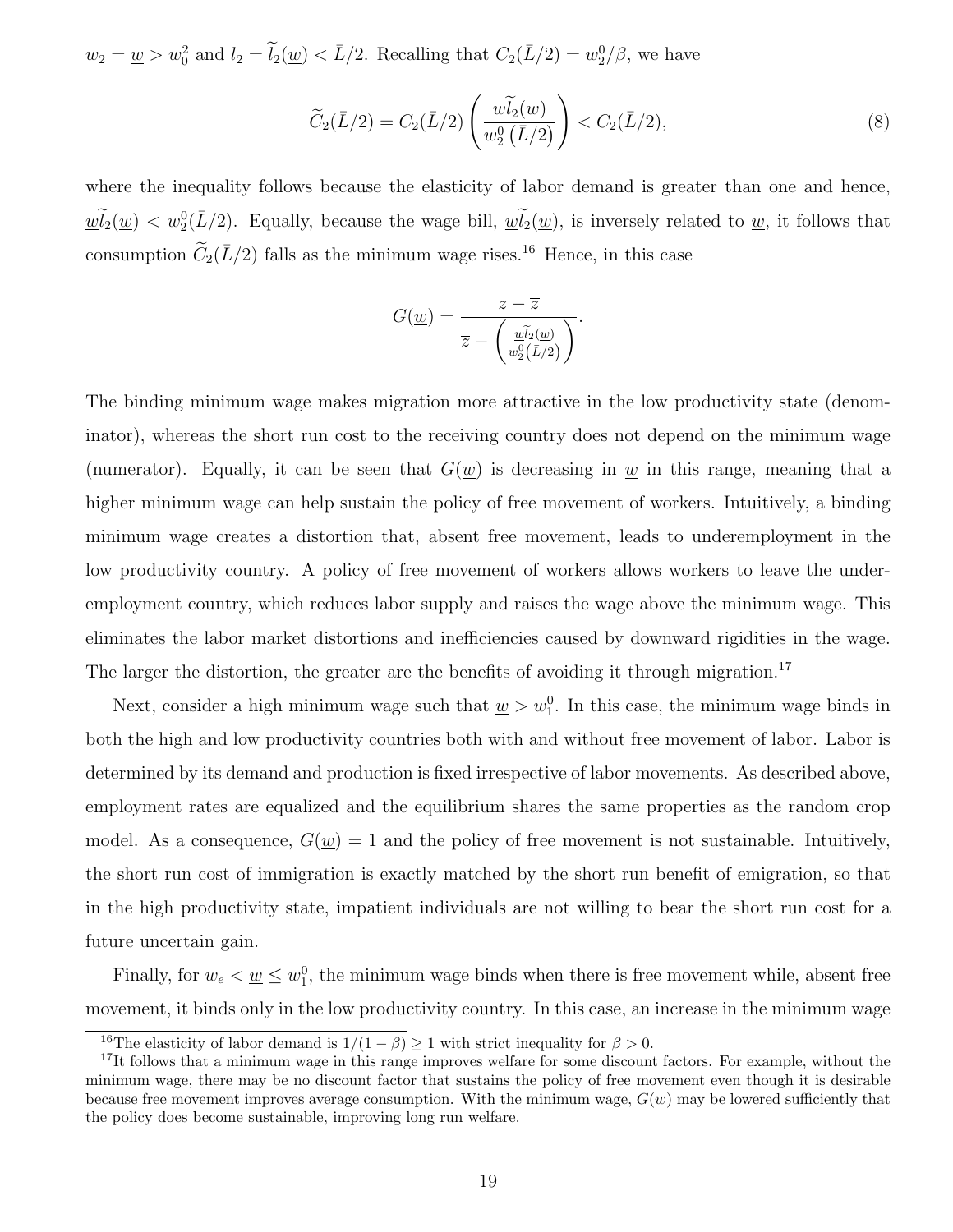increases the short run cost of immigration in the high productivity state because consumption in the free movement equilibrium falls with an increase in the minimum wage. In contrast, the consumption without free movement is unaffected by a change in the minimum wage. Equally, the net benefit of emigration in the low productivity state also falls: the net benefit of emigration in the low productivity state is directly proportional  $\omega \tilde{I}_2(\omega)$ . Thus,  $G(\omega)$  is increasing in this range. In particular, it can be shown that for  $w_e < \underline{w} \leq w_1^0$ ,

$$
G(\underline{w}) = \frac{\left(\frac{w_1^0(\bar{L}/2)}{\bar{w_1}(\underline{w})}\right)L_1^e - (\bar{L}/2)}{L_1^e - (\bar{L}/2)}.
$$

In this case,  $w_1^0 \geq \underline{w}$  and  $\overline{L}/2 \leq \tilde{l}_1(\underline{w})$  with equality only if  $\underline{w} = w_1^0$ . Because the elasticity of labor demand is greater than one,  $w_1^0(\bar{L}/2) \leq \underline{w}\tilde{l}_1(\underline{w})$ , again with equality only if  $\underline{w} = w_1^0$ . Thus, it is easily seen that  $G(\underline{w}) \leq 1$  with equality only if  $\underline{w} = w_1^0$ . To sum up, a higher minimum wage makes the policy of free movement less sustainable. Intuitively, free movement transmits the labor market distortion into the high productivity country and does not eliminate it in the low productivity country. So, workers are less willing to accept the policy of free movements when they face a good shock.



#### Figure 1: Wage rigidities and relative cost of adopting a policy of free movement of workers

Comment: The relative cost of adopting the policy of free movement of workers, G, is displayed as a function of a exogenous common minimum wage. The left panel shows the case of pure migration ( $\gamma = 0$ ). The right panel depicts the economy with almost pure trade ( $\gamma = 0.99$ , solid line) and an economy with 20% trade ( $\gamma = 0.2$ , dashed line). The policy is sustained for lower discount factors if G is low. This occurs when only the low productivity country has a binding minimum wage (at the lowest  $G$ ).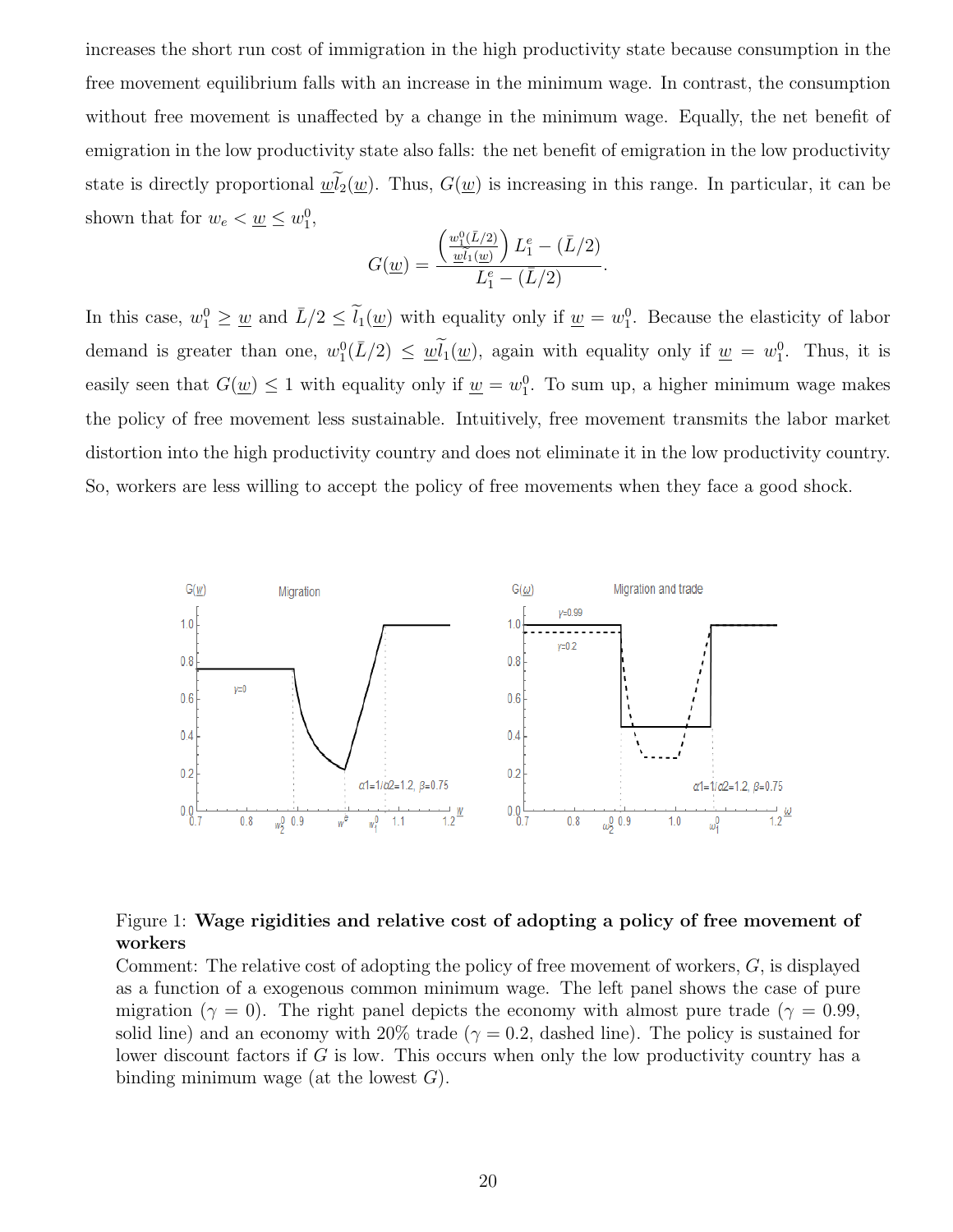The left panel of Figure 1 presents a numerical example of the relative cost of adopting the policy of free movement of workers,  $G(w)$ , as a function of the exogenous common minimum wage w (the right panel will be discussed in section 5.4 when trade is added to the model). As argued above, as the minimum wage rises, this relative cost  $G(w)$  is firstly constant and below 1, then falls and increases again to reach one. In particular, (i) for high values of the minimum wage  $(\underline{w} > w_1^0)$ , a policy of free movement of workers is not sustainable; (ii) for low values of the minimum wage  $(\underline{w} \langle w_2^0 \rangle)$ , a policy of free movement of workers is sustainable for high enough discount factors; (iii) for values of the minimum wage  $w_2^0 < \underline{w} \leq w^e$ , an increases in the minimum wage enhances sustainability  $(G(\underline{w}))$ is decreasing); (iv) for values of the minimum wage  $w_e < \underline{w} \leq w_1^0$ , an increases in the minimum wage is detrimental to sustainability  $(G(\underline{w})$  is increasing with  $G(\underline{w}) \to 1$  as  $\underline{w} \to w_2^0$ . This pattern might help explain why some countries with enduring labor market frictions and large unemployment rates have seen a hardening of migration conditions within the E.U.

We summarize this finding in the following proposition:

Proposition 4 (Effect of a minimum wage) Consider the two anti-correlated state model with risk-neutral workers. The effect of a common minimum wage on the policy of free movement of workers is non-monotone. As the minimum wage rises from zero, this policy firstly becomes more sustainable, then less sustainable and finally unsustainable.

## 5 Migration and trade model

We now extend our discussion to consider the impact of trade on the sustainability of a policy of free movement of workers. The adoption of a policy of free movement of workers has often been associated with agreements on free trade. The E.U. and N.A.F.T.A. both had high levels of internal trade before adopting policies on the free movement of workers. It is important, therefore, to examine a model that includes trade as well as migration. As has been noted by a number of authors (see, for example, Davis and Weinstein, 2002; Felbermayr and Kohler, 2007), migration can have an impact on the terms of trade and this will feedback to the desirability and sustainability of a policy of free movement of workers. We therefore extend our model to incorporate trade in a simple and analytically tractable way.

We consider a Ricardo-Viner model that has two non-tradeable goods  $(Z_s, Z_s^*)$  and two tradeable goods  $(X_s, X_s^*)$ . The home country specializes in the production of  $X_s$  and the foreign country in the production of  $X_s^*$ . Individuals consume a Cobb-Douglas composite good  $C_s \equiv \kappa \ X_s^{\gamma/2} (X_s^*)^{\gamma/2} Z_s^{1-\gamma}$ where  $\kappa$  is a constant (with a similar expression holding for composite consumption in the foreign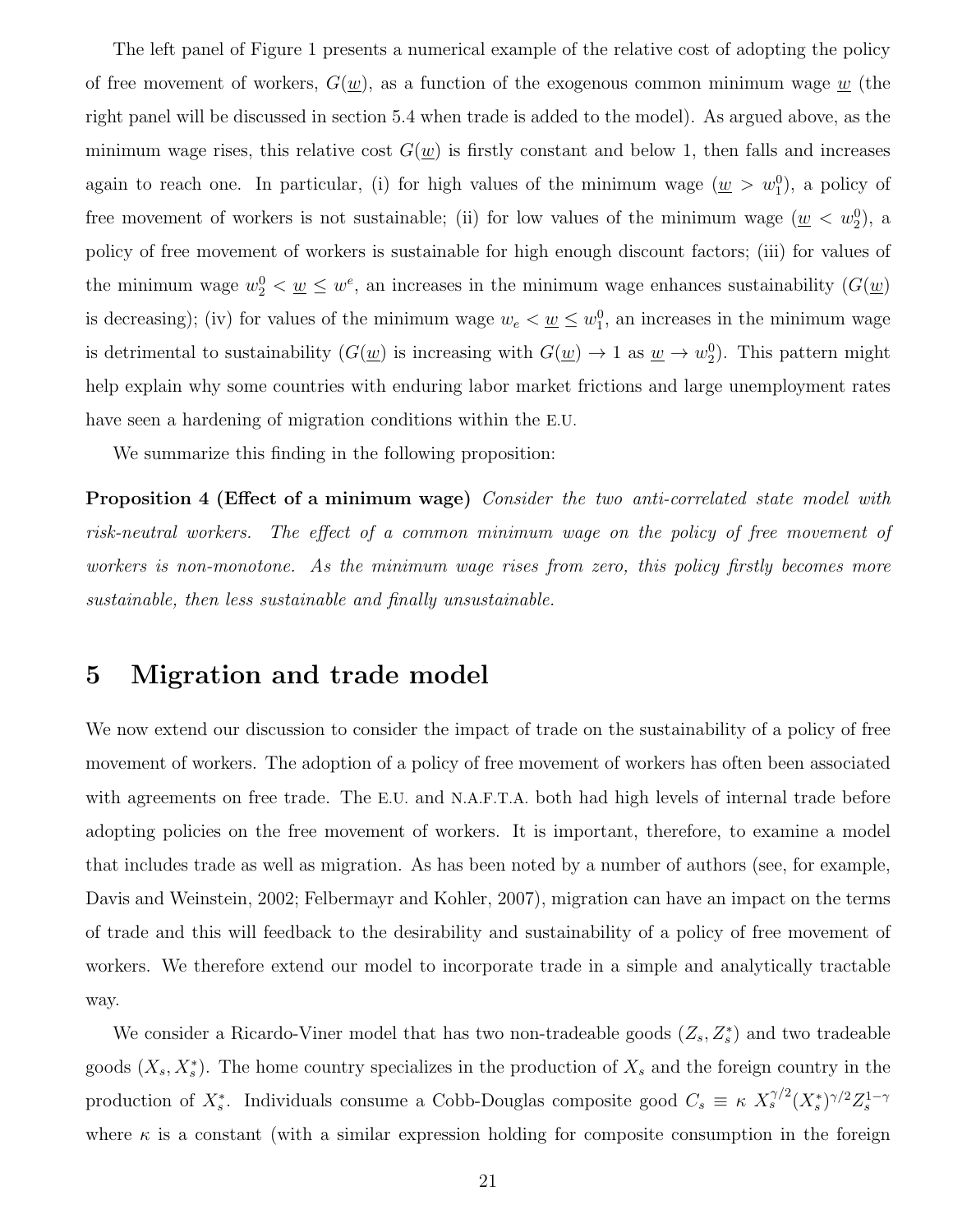country). The parameter  $\gamma \in [0, 1]$  reflects the preferences for tradeable goods and, given the Cobb-Douglas structure, the expenditure share on domestic traded goods is  $\gamma/2$ . The standard migration model of the previous section corresponds to the case where  $\gamma = 0$ . When  $\gamma = 1$ , all goods are traded.

As before, each worker inelastically supplies one unit of homogeneous labor. In the home country,  $L_s^X$  individuals work in the tradeable good sector while  $L_s^Z$  are employed in the local non-tradeable good sector. Workers move freely between sectors and therefore, are paid the same wage  $w_s$  in each sector. Each tradeable and non-tradeable sector includes a unit mass of firms that produce according to a production function  $F_s(L_s^i) = \alpha_s (L_s^i)^{\beta}$ ,  $i \in \{X, Z\}$  where  $\alpha_s > 0$  is the country productivity and  $\beta \in (0, 1]$  measures the decreasing returns in the production sector. The productivity parameter  $\alpha_s$  is assumed to be identical across tradeable and non-tradeable sectors.<sup>18</sup> The foreign country has the same production structure (in particular,  $\beta$  is the same across countries), but has a productivity parameter  $\alpha^* > 0$ . As in Davis and Weinstein (2002), allowing free movement of workers expands the feasible world production set when technologies across countries are not identical: world production increases with migration.

#### 5.1 Short run equilibrium

The short run equilibrium consists of a set of prices, wages, income and sectorial labor distribution that satisfy both profit maximization and market clearing conditions for labor and goods. The solution of the model is standard and details are given in the Appendix. Firms hire workers so that the marginal product of labor equals the wage:  $P_s^i F_s'(L_s^i) = w_s$ . Firms' sales and profits are proportional to the wage bill:  $P_s^i F_s(L_s^i) = w_s L_s^i/\beta$ . Because production functions are the same across sectors, labor allocates across the tradeable and non-tradeable sectors according to the product demands:  $L_s^X = \gamma L_s$  and  $L_s^Z = (1 - \gamma)L_s$ . The terms of trade  $(w_s/w_s^*)$  adjust to equalize the values of exports and imports and consequently,

$$
\frac{w_s}{w_s^*} = \frac{L_s^*}{L_s}.\tag{9}
$$

Thus, the terms of trade moves in inverse proportion to the flows of labor. Equilibrium consumption of the composite good is  $C_s = (P_s^X)^{-\gamma/2} (P_s^X)^{-\gamma/2} (P_s^Z)^{\gamma-1} Y_s/L_s$ .<sup>19</sup> National income is  $Y_s/L_s = \beta^{-1} w_s$ and the non-tradeable good price is  $P_s^Z = (\alpha_s \beta)^{-1}[(1-\gamma)L]^{1-\beta}w_s$ . The ratio of home and foreign

 $18$ This eliminates any bias when we compare the economies with and without trade.

<sup>&</sup>lt;sup>19</sup>The constant  $\kappa$  is normalized to cancel out other constants in this expression.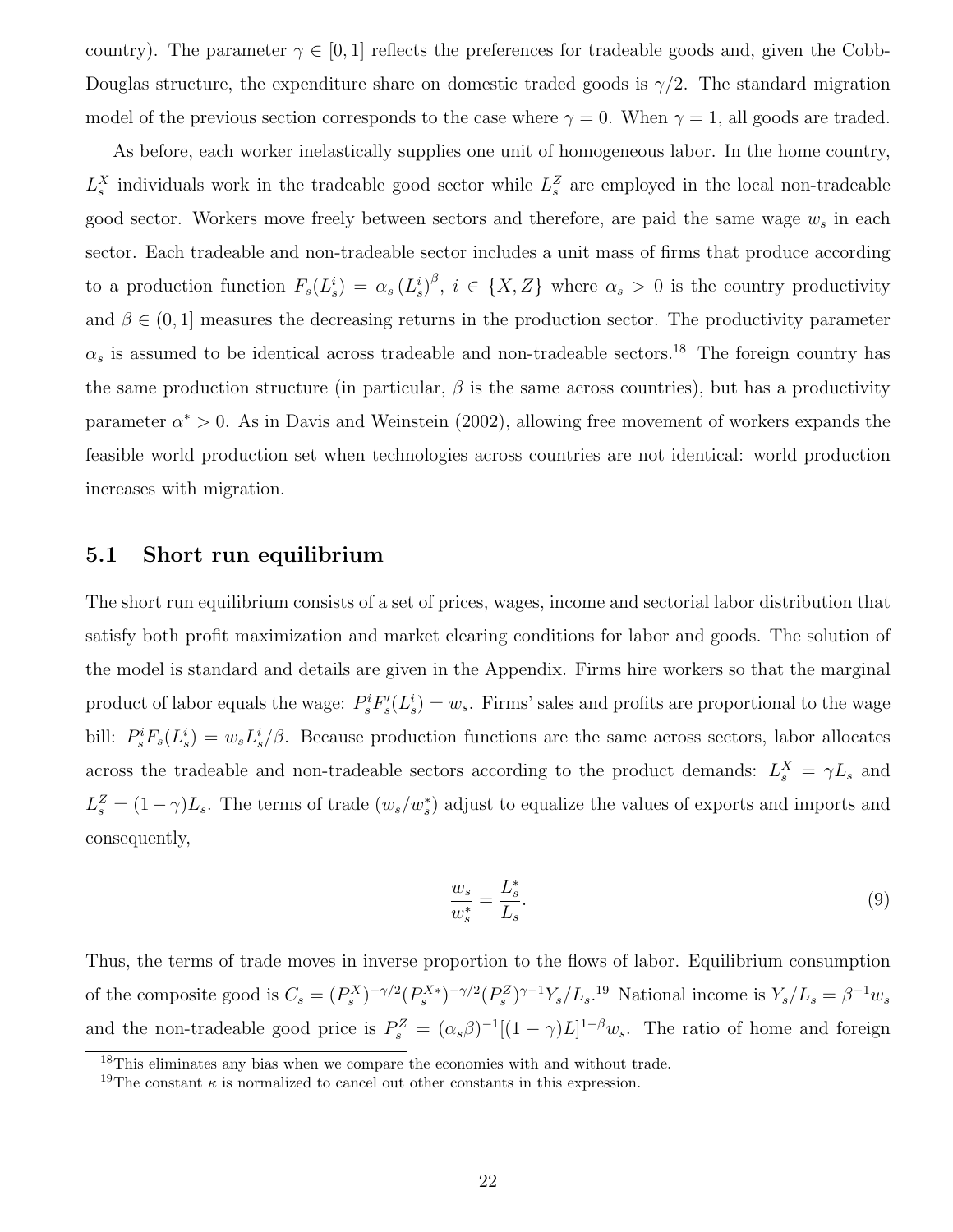consumption is

$$
\frac{C_s}{C_s^*} = \frac{(P_s^Z)^{\gamma - 1} w_s}{(P_s^Z^*)^{\gamma - 1} w_s^*}.
$$
\n(10)

Substituting for prices gives home consumption as a function of population:

$$
C_s(L_s) = \alpha_s \left(\frac{\alpha_s^*}{\alpha_s}\right)^{\gamma/2} \left(\frac{\bar{L} - L_s}{L_s}\right)^{\beta \gamma/2} L_s^{\beta - 1}.
$$
 (11)

where  $\bar{L} - L_s = L_s^*$ . Equation (11) provides a specific form for the function described in Section 2.<sup>20</sup> Note that, as mentioned in Section 2, unless  $\beta \gamma = 0$ , consumption is not an iso-elastic function of  $L_s$ and the free labor movement equilibrium is inefficient.

In the equilibrium with free movement of workers,  $C_s(L_s) = C_s^*(L_s)$ . For  $\alpha_s > \alpha_s^*$ , condition (2), under which there is excess agglomeration of workers, becomes

$$
\frac{L_s^* C_s^{*'}(L_s^*)}{L_s C_s'(L_s)} = \frac{1 - \beta + \beta \gamma / 2 + (\beta \gamma / 2) (L_s^* / L_s)}{1 - \beta + \beta \gamma / 2 + (\beta \gamma / 2) (L_s / L_s^*)} \le 1.
$$
\n(12)

For  $\beta\gamma > 0$ , this is true if and only if  $L_s \ge L_s^*$ . Thus, the allocation of labor across countries is efficient only if  $L_s = L_s^*$ .<sup>21</sup>

To highlight the differences to the standard model of migration considered in the previous section, we first discuss an economy that includes only tradeable goods (and constant returns to scale) and then analyze the general case with both tradeable and non-tradeable goods.

#### 5.2 Pure trade economy

Following Davis and Weinstein (2002), suppose that the economy includes only tradeable goods and production displays constant returns to scale ( $\gamma = \beta = 1$ ). Even with constant returns to scale, migration affects consumption through a terms of trade effect. Changes in the terms of trade absorb productivity differentials between countries, reducing the incentives to migrate. We analyze each of these effects in turn.

First, immigration has a negative effect on the consumption of home workers through its impact on the terms of trade. To see this, consider a case where the home country initially has a smaller population  $L_s < L_s^*$ . By (9), the terms of trade satisfy  $w_s/w_s^* > 1$  before any migration. Suppose that the home country has a good shock:  $\alpha_s > \alpha_s^*$ . Then, by (10), free movement of workers equalizes

<sup>&</sup>lt;sup>20</sup>With no traded good,  $\gamma = 0$ , equation (11) reduces to  $C_s(L_s) = \alpha_s L_s^{\beta - 1}$ , which was the case studied in section 4.2. <sup>21</sup>For  $\beta \gamma = 0$ , (12) holds with equality and any allocation of labor across countries is efficient.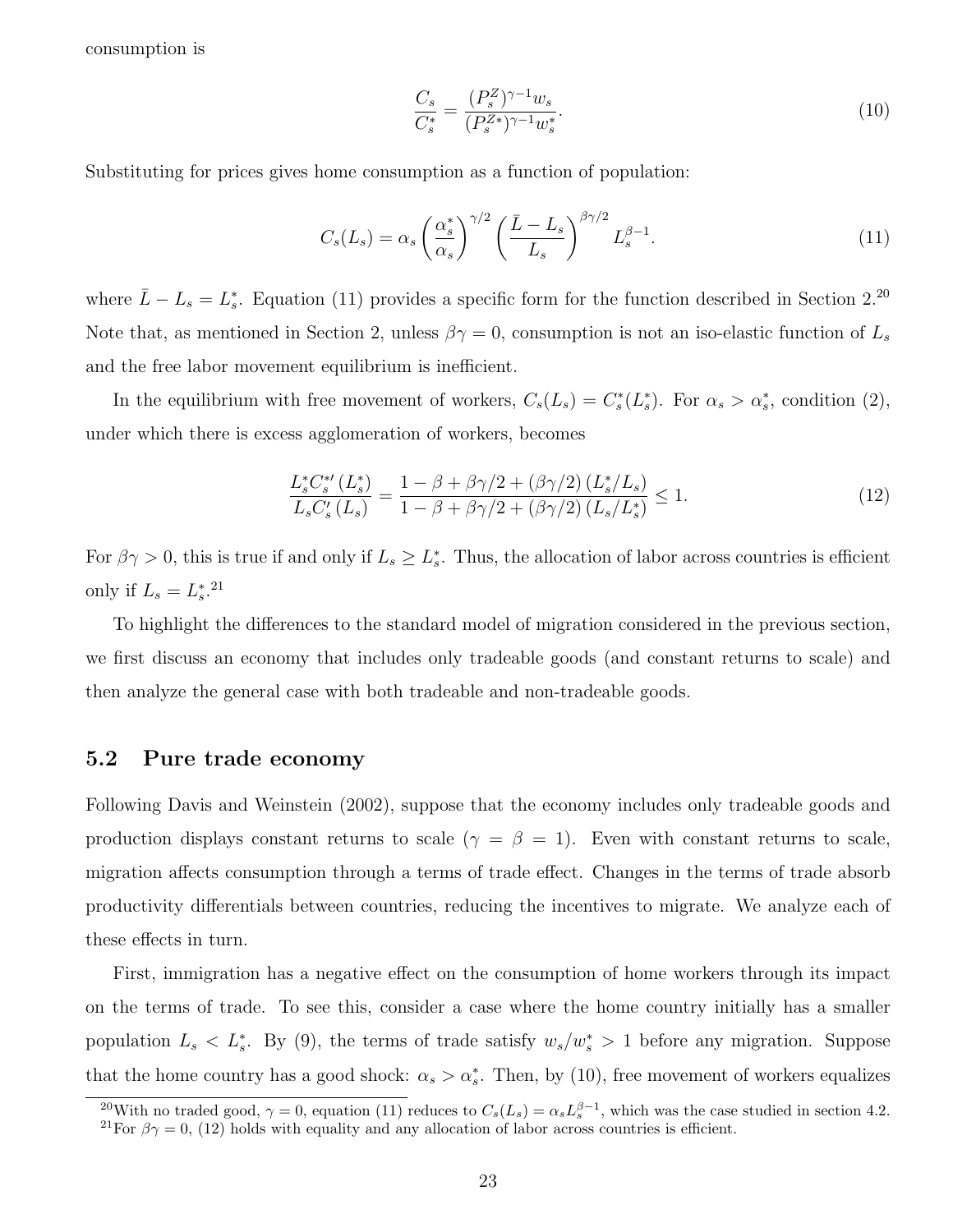consumption, so that  $C_s/C_s^* = w_s/w_s^* = 1$  and the terms of trade fall. Given constant returns to scale, immigration does not affect the home country's purchasing power for the domestic good,  $w_s/P_s^X = \alpha_s$ , but it reduces that for the foreign good,  $w_s/P_s^{X*} = (w_s/w_s^*)\alpha_s^*$ . Thus, home workers lose from immigration through its adverse effect on the terms of trade. The same argument shows that foreign workers gain. This stands in contrast to the conclusion of the previous section where immigration had no impact on welfare when firms produce under constant returns to scale. In other words, immigration increases the production of local goods, which deflates the price of those goods and consequently the purchasing power of local workers.

Secondly, changes in the terms of trade absorb the effect of productivity differences on consumption and therefore mitigate migration incentives. From (11), it can be seen that home consumption is  $L_sC_s(L_s) = \sqrt{\alpha_s^*\alpha_s}\sqrt{L_s^*L_s}$ . Consumption depends on the geometric mean of the productivity parameters and population sizes. Consider again the symmetric case with two anti-symmetric shocks, which implies that  $\alpha_s^* \alpha_s$  and  $L_s L_s^*$  are constant. Then, the consumption levels do not depend on the states of nature. The terms of trade *fully* absorb the productivity shocks because a positive productivity shock stimulates both local production and income. This leads to an increase in exports and fall in the export price and, at the same time, the rise in income leads to higher imports and import prices, which rebalances foreign production and income. With Cobb-Douglas preferences, the terms of trade effect completely offset consumption differences. Thus, the short run equilibrium in the symmetric case has no migration:  $L_1 = L_2 = \bar{L}/2$ . Applying this labor allocation in (12), one can see that the free movement equilibrium is trivially efficient. The same analysis applies in the presence of congested factors ( $\beta$  < 1) as long as  $\gamma = 1$ . Finally, because consumption is perfectly smoothed across states, there are no cost and no gain from migration. Countries are therefore indifferent to the adoption of a policy of free movement of workers. We summarize these results in the following proposition:

**Proposition 5 (Pure trade economy)** Consider an economy with only tradeable goods ( $\gamma = 1$ ). Then, immigration leads to changes in the terms of trade that adversely affect local workers. Changes in the terms of trade also attenuates the consumption discrepancies caused by productivity shocks. In the two anti-correlated state model, the changes in the terms of trade fully absorb productivity shocks and eliminate consumption fluctuations altogether: there is no migration in equilibrium and countries are indifferent to the adoption of a policy of free movement of workers.

In the two anti-correlated state model, a trade policy is a substitute for labor movement policy for the purpose of income smoothing. Trade is nevertheless not a substitute for migration in the Hecksher-Ohlin sense, where the movement of factor is equivalent to the movement of goods (Mundell, 1957). In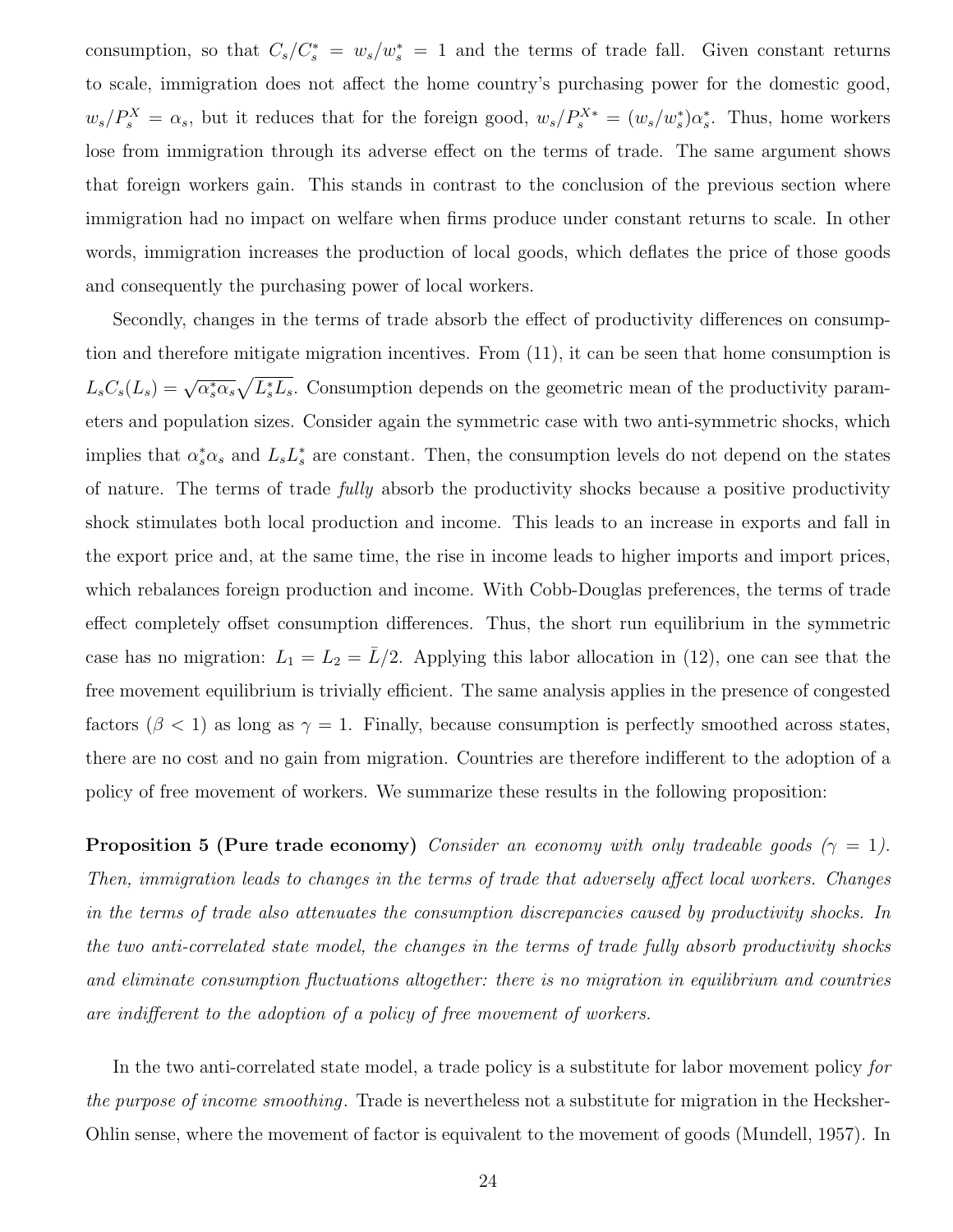this model, each country specializes in the production of its tradeable goods so that workers produce a different good at a different productivity when they move across border. Also, movements of workers and commodities are complements in the sense that positive local productivity shocks increase both export and immigration (Markusen, 1983; Neary, 1995).

To sum up, whereas Davis and Weinstein (2002) highlight the short run cost of migration through terms of trade between the U.S. and Mexico, this model gives a case for President Salinas' claim that emigration may not occur because of trade. Things, however, are different in the presence of non-tradeable goods and we now turn to that case.

#### 5.3 Economy with tradeable and non-tradeable goods

We now study the more general situation where there are both tradeable and non-tradeable goods  $(\gamma < 1)$ . We focus on the effect of terms of trade and labor market flexibility by assuming that workers are risk neutral  $(U(C) = C)$ . In this case, the allocation of workers across countries is given by

$$
\frac{L_s^*}{L_s} = \left(\frac{\alpha_s^*}{\alpha_s}\right)^{\frac{1-\gamma}{1-\beta(1-\gamma)}}.\tag{13}
$$

One can check that  $d(L_s^*/L_s)/d(\alpha_s^*/\alpha_s) > 0$ , while  $d(L_s^*/L_s)/d\beta < 0$  and  $d(L_s^*/L_s)/d\gamma > 0$  if  $\alpha_s > \alpha_s^*$ . As expected, for any  $\gamma < 1$ , workers move into the most productive country because the latter offers higher consumption levels. However, in equilibrium, the labor allocation in the most productive country decreases with the intensity of local congestion and the share of tradeable goods.

From (12) and (13), it can be seen that the labor allocation across countries is efficient only if  $\beta\gamma = 0$ , or  $\gamma = 1$ . Otherwise, there is excess agglomeration. As mentioned in the introduction, this excess agglomeration occurs because migrants do not internalize the effect of their move on the productivity and consumption of local workers. There is a missing price: while wages and product prices give the signals for production and consumption, there is no specific price for the migration decision.

**Proposition 6** The policy of free movement of workers yields excessive agglomeration of workers in the high productivity country in the presence of decreasing returns to scale and both tradeable and non-tradeable goods.

Consider again the symmetric country two anti-correlated state model and let  $\tilde{L}$  denote the efficient allocation when the home country has the high productivity shock. Let  $e = L/L$  denote the ratio of the equilibrium to efficient allocation, so that  $e = 1$  corresponds to an efficient allocation and  $e > 1$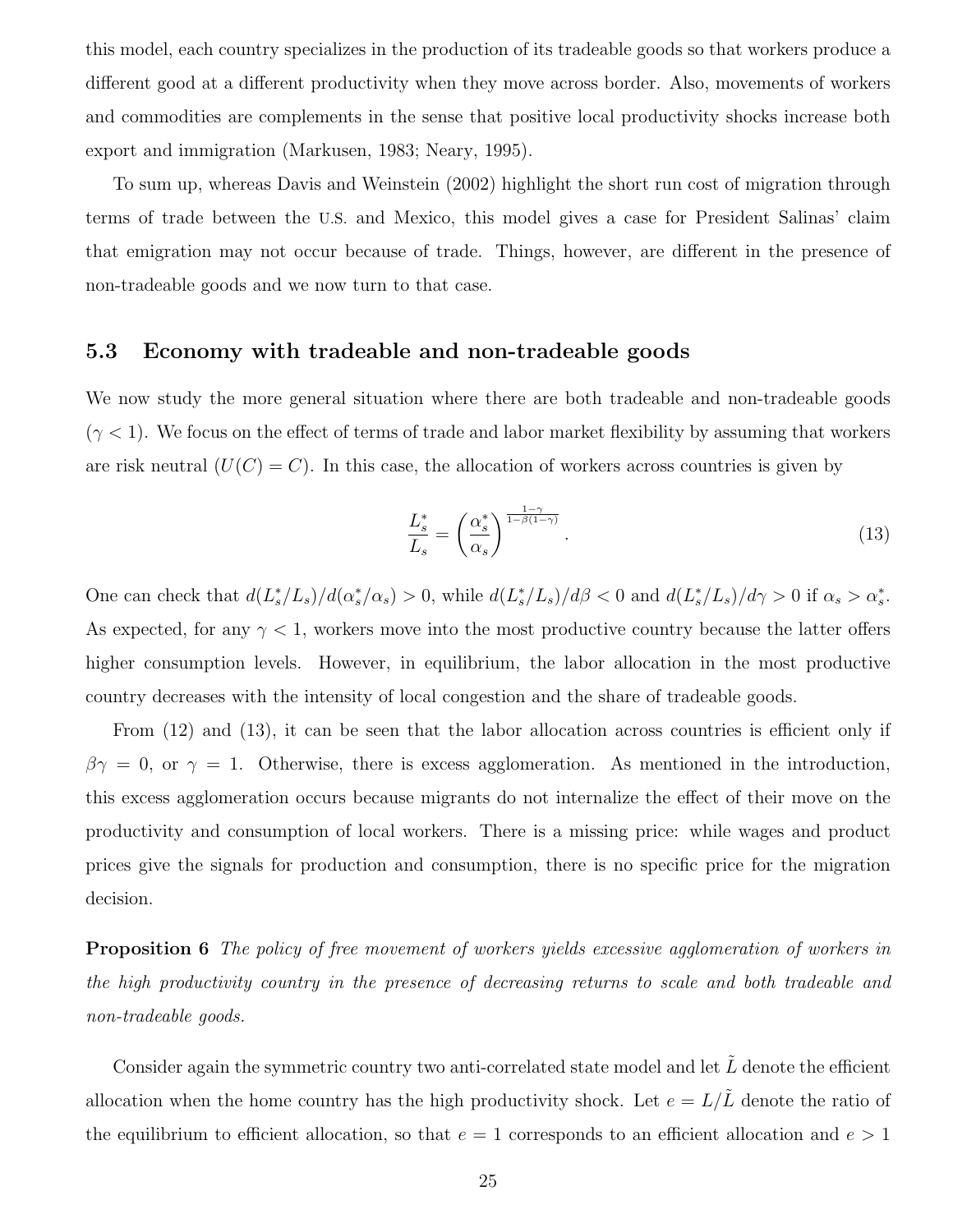corresponds to excess agglomeration. It can be shown that the equilibrium labor level  $L<sub>s</sub>$  increases faster than the efficient level as  $\beta$  rises. When local factor congestion is weaker, agglomeration in the higher productivity country is more pronounced both in the free labor movement equilibrium and in the efficient allocation. The externality in the location decisions exacerbates the agglomeration process at the cost of reducing aggregate consumption. This is because, as  $\beta$  increases, equilibrium wages become less elastic to the relocation of workers and do not give appropriate location incentives to workers. Therefore, the agglomeration of workers becomes increasingly excessive for weaker local factor congestion. Figure 2 plots the contours of e in  $(\gamma, \beta)$ -space for shock values  $\alpha_1 = 1/\alpha_2 = 1.2$ . It shows that the excessive agglomeration of workers can be significant. For example, with a moderate expenditure share on tradeable goods of  $\gamma = 0.2$  and a weak congestion factor of  $\beta = 0.8$ , the domestic country hosts 69% of the total population compared to 61% in the socially optimal allocation. Larger shocks yield more excessive agglomeration.



Figure 2: Excessive agglomeration of workers Comment: The ratio between the equilibrium and first best numbers of workers, e, is larger for intermediate trade ( $\gamma$ ) and low congestion (high  $\beta$ ).

Figure 2 also shows that the impact of trade on excess of agglomeration is non-monotonic with respect to the size of the tradeable sector. Excessive agglomeration increases with  $\gamma$  for small  $\gamma$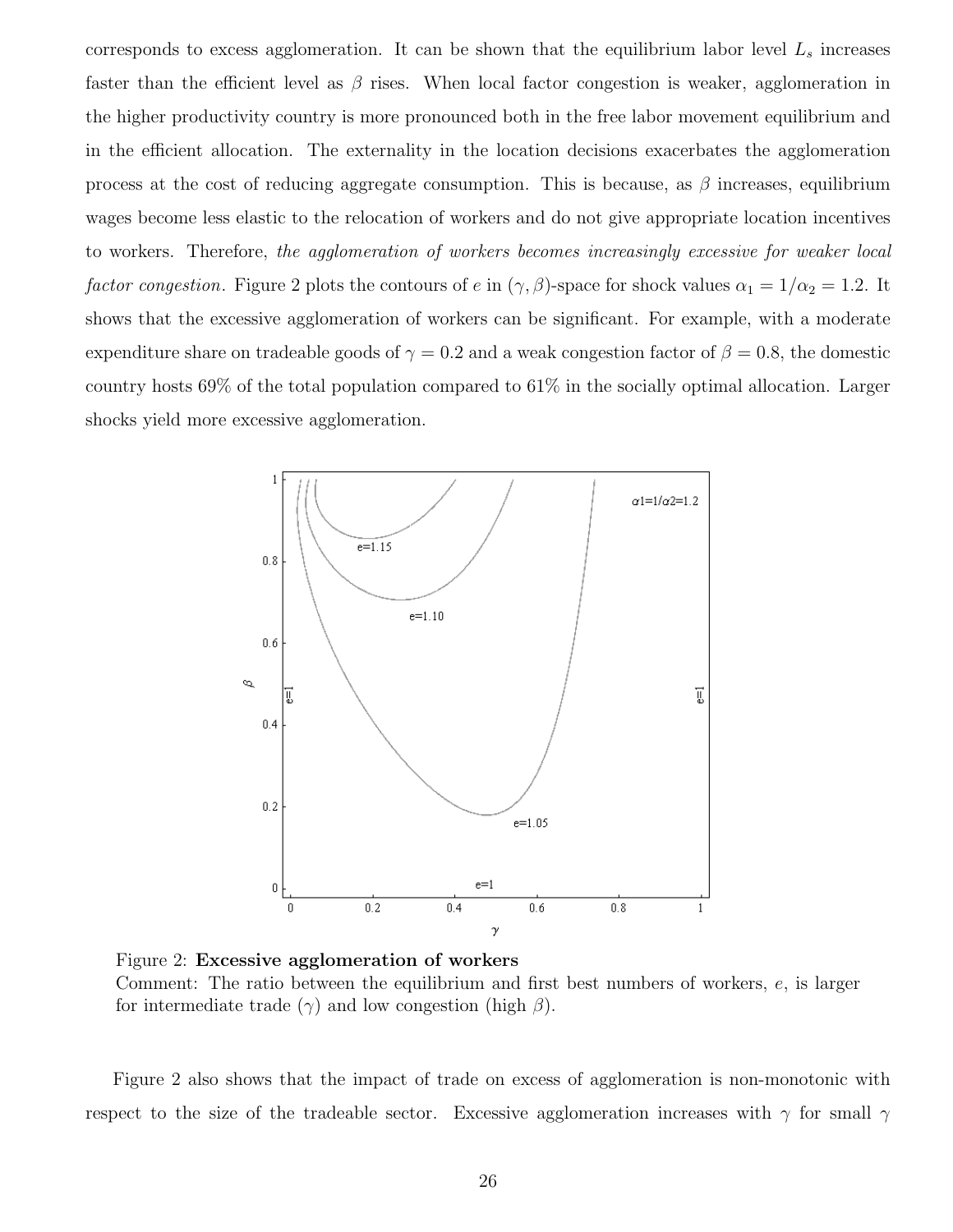while it decreases with  $\gamma$  for large  $\gamma$ . Therefore, the agglomeration of workers is most excessive for intermediate shares of trade. At the two extremes  $\gamma = 0$  and  $\gamma = 1$ , the welfare optimum and the equilibrium allocation coincide.

Agglomeration of workers is most excessive when production has weak congestion and each country trades a small share of its production. In particular, the more productive country attracts too many migrants when there exists no congestion (constant returns to scale). This runs counter to the standard argument that migration is innocuous under constant returns to scale because workers move with both their constant productivity and consumption to the hosting country. It is explained by the previous arguments about the effects of the terms of trade. When some goods are not traded, the terms of trade cannot fully absorb the productivity shocks and there are incentives for migration. Lower congestion exacerbates these incentives. At the same time, immigration changes the terms of trade, which harms local workers. Again, as explained before, immigrants increase their productivity and produce more of the good of the destination country, increase congestion and depress its price and local wages. They also demand more of the good produced in the low productivity country and increase its price. Local workers in the more productive country therefore see their wages fall and the price of imports rise. A planner would prefer to reduce labor movements to partly restore the wages and consumption levels of those in the more productive country.

We now return to the issue of the sustainability of the policy of free movement of workers. Figure 3 plots the locus of the relative cost of adopting the policy of free movement of workers for the parameters  $\theta = (\gamma, \beta)$ . More precisely, it plots the loci of  $G(\gamma, \beta) = 0.50$ , 0.75 and 1. These values respectively correspond to critical discount factors  $\delta = 0.66, 0.85$  and  $1.^{22}$  The shock structure is the same as in Figure 2. The area (a) corresponds to  $G(\theta) > 1$ , where a policy of free movement is not sustainable, and the areas (b) and (c) to  $G(\theta) < 1$ . The relative cost of adopting free movement of workers,  $G(\theta)$ , falls as we move to the North-West of the figure. As a result, free movement of workers is more likely to become a sustainable policy in economies with lower trade and weaker congestion.

Figure 3 also shows that  $G(\theta)$  increases as more goods are traded (larger  $\gamma$ ). Because trade is a substitute for labor movement for the purpose of income smoothing, free movement of workers is less useful when trade is important. On the other hand,  $G(\theta)$  is not monotone with respect to the intensity of congestion parameter  $\beta$ . Indeed, as we move downward in Figure 3 ( $\beta$  falls),  $G(\theta)$  firstly decreases when the parameters  $(\beta, \gamma)$  lie in the area (b) but it increases when those parameters lie in the area (c). In the figure, areas (b) and (c) are separated by a dashed curve that corresponds to the locus

 $22$ For example, if one considers a time period of ten years between the shocks, these values correspond to annual opportunity costs of time of respectively 4, 2 and 0 percent  $(r = \delta^{-1/10} - 1)$ .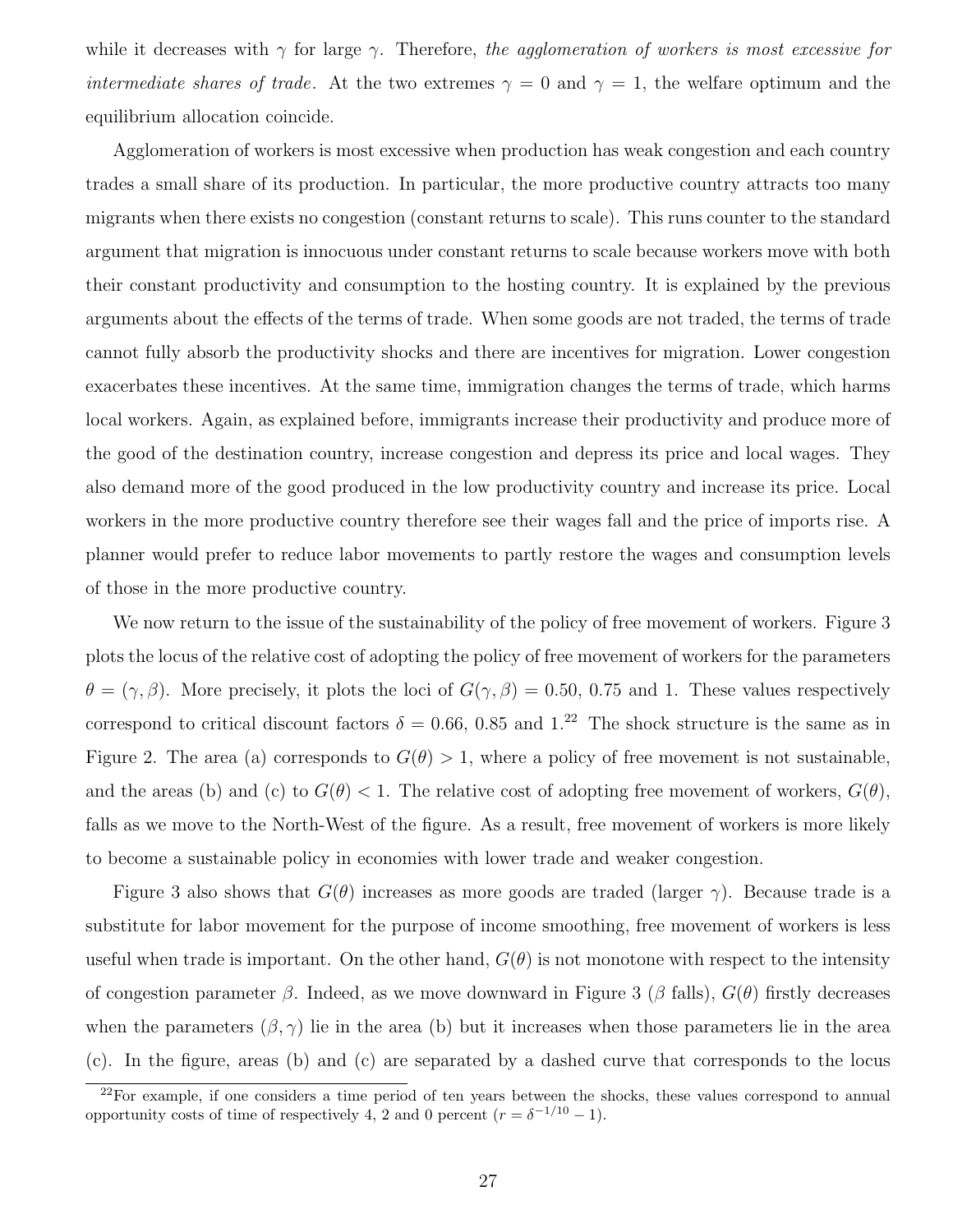

Figure 3: Relative cost of adopting the policy of free movement of workers,  $G(\theta)$ . Comment: The relative cost of adopting the policy of free movement of workers, G, is related to the cost of sustaining the policy of free movement of workers. Large trade sectors ( $\gamma$ ) makes the policy unsustainable. Sustainability is not monotone with respect to factor congestion  $(\beta)$ .

where the partial derivative  $\partial G(\theta)/\partial \beta = 0$ . This locus shows, for a given  $\gamma$ , the value of  $\beta$  for which free movement of workers can be supported for the lowest discount factor. Whereas lower congestion implies that domestic workers' productivity and wages are less affected by the inflow of workers, it also implies that the incentive for migration is not offset enough by the downward pressure on wages in the high productivity country. Excessive agglomeration of workers occurs and can be so inefficient that the domestic country does not find it desirable to opt for free movement of workers. In this case, the short run cost of accepting an excessive inflow of foreign workers in good states of nature does not outweigh the benefit of the migration option in bad states of nature. We summarize our results in the following proposition.

**Proposition 7** Suppose that workers are risk neutral and that countries face two anti-correlated shocks. Then, free movement of workers is not a sustainable policy when trade is important and congestion is weak. Otherwise, there exists a discount factor  $\delta$  such that free movement of workers is sustainable. The critical discount factor is lower when fewer goods are traded and for intermediate values of local factor congestion.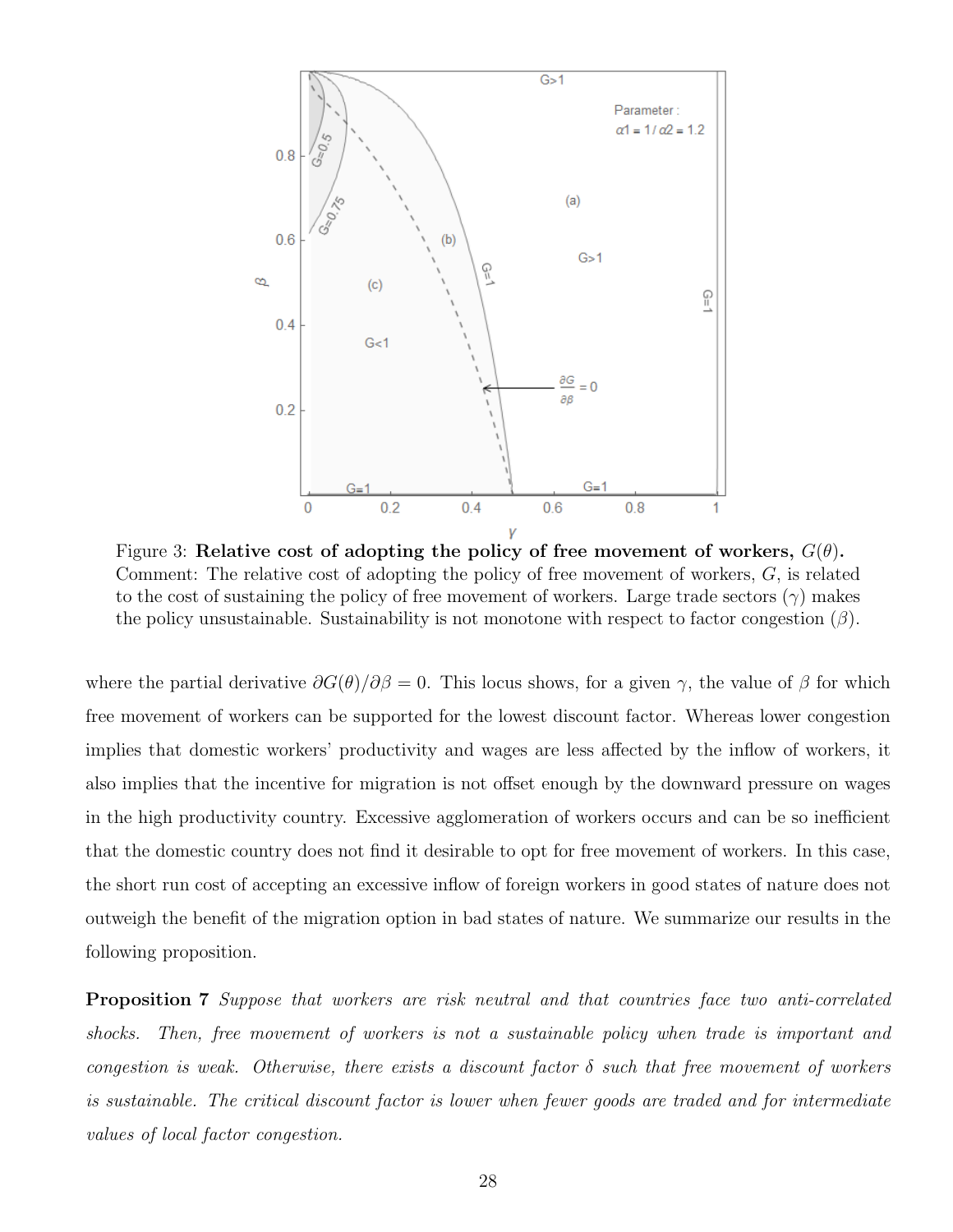### 5.4 Wage rigidities

In this section we reconsider the relationship between the sustainability of free movement of workers and downward wage rigidities when countries trade. For the sake of simplicity, we again assume an exogenous common minimum wage  $\omega$  expressed in each local currency. We assume that the wages  $w_s$ and  $w_s^*$  cannot fall below  $\omega P_s^X$  and  $\omega^* P_s^{X*}$ . As before, let  $l_s$  and  $L_s$  denote the number of employed workers and the number of residents including migrants. To illustrate the effects of labor frictions, we consider the simplest example with iso-elastic production function, local income redistribution, risk neutral individuals and two symmetric states.

The analysis of the minimum wage is very similar to that given in section 4.4. Let  $\tilde{l}_s(\underline{\omega})$  =  $(\underline{\omega}/(\alpha_s\beta))^{1/(\beta-1)}$ . In the presence of a minimum wage  $\underline{\omega}$ , the number of domestic employed workers is  $l_s = \min\{L_s, l_s(\omega)\}\$  while the equilibrium wage is  $w_s/P_s^X = \max\{\alpha_s\beta L_s^{\beta-1}, \omega\}\$ , with symmetric expressions holding for foreign variables. The trade balance condition maintains equality of wage bills, so that  $w_s l_s = w_s^* l_s^*$ . With the appropriate choice of the constant  $\kappa$ , individual consumption can be written as:

$$
\widetilde{C}_s \left( L_s \right) = \frac{1}{L_s} \left( \frac{w_s l_s}{P_s^X} \right)^{1 - \frac{\gamma}{2}} \left( \frac{w_s^* l_s^*}{P_s^{X*}} \right)^{\frac{\gamma}{2}}.
$$
\n
$$
\tag{14}
$$

These consumption functions can be used to evaluate  $G(\omega)$ , which is defined in the same way as given in equation (8). Let  $\omega_s^0 = \alpha_s \beta (\bar{L}/2)^{\beta-1}$  denote the thresholds above which the minimum wage binds in state s when there is no migration. Unlike the case without trade, analyzed in section 4.4, where the wage is equalized in a free movement equilibrium, here there are two threshold wages with free movement of labor: below the lower threshold, there is no unemployment in either country; above the higher threshold, there is unemployment in both countries. Let  $L_s^e$  and  $L_s^{\epsilon}$  denote the respective free movement equilibrium allocations when the minimum wage does not bind in either country and when it binds in both countries.<sup>23</sup> Furthermore, let  $\omega_s^e = \alpha_s \beta (L_s^e)^{\beta - 1}$  and  $\omega_s^{\epsilon} = \alpha_s \beta (L_s^{\epsilon})^{\beta - 1}$  denote the associated wages. In the two state symmetric case with  $\gamma \in (0,1)$  and  $\beta \in (0,1)$ , we have  $\omega_2^0 < \omega_2^e < \omega_2^e$ and  $\omega_1^{\epsilon} < \omega_1^{\epsilon} < \omega_1^0$ . It is also easily checked that  $\omega_2^{\epsilon} \leq \omega_1^{\epsilon}$  with strict inequality for  $\gamma > 0$ . With free movement of labor, we have that the minimum wage does not bind in either country for  $\underline{\omega} < \omega_2^e$  and it binds for both countries for  $\underline{\omega} > \omega_1^{\epsilon}$ . This means there are five possible regimes. For  $\underline{\omega} < \omega_2^0$ , the

$$
L_s^e=\left(\frac{\alpha_s^{\frac{1-\gamma}{1-\beta(1-\gamma)}}}{\alpha_1^{\frac{1-\gamma}{1-\beta(1-\gamma)}}+\alpha_2^{\frac{1-\gamma}{1-\beta(1-\gamma)}}}\right)\bar L;\quad\text{and}\quad L_s^\epsilon=\left(\frac{\alpha_s^{\frac{1-\gamma}{1-\beta}}}{\alpha_1^{\frac{1-\gamma}{1-\beta}}+\alpha_2^{\frac{1-\gamma}{1-\beta}}}\right)\bar L
$$

so that  $L_1^{\epsilon} > L_1^{\epsilon} > \overline{L}/2 > L_2^{\epsilon} > L_2^{\epsilon}$  for  $\beta \in (0,1)$  and  $\gamma \in (0,1)$ .

 $^{23}$ It can be shown that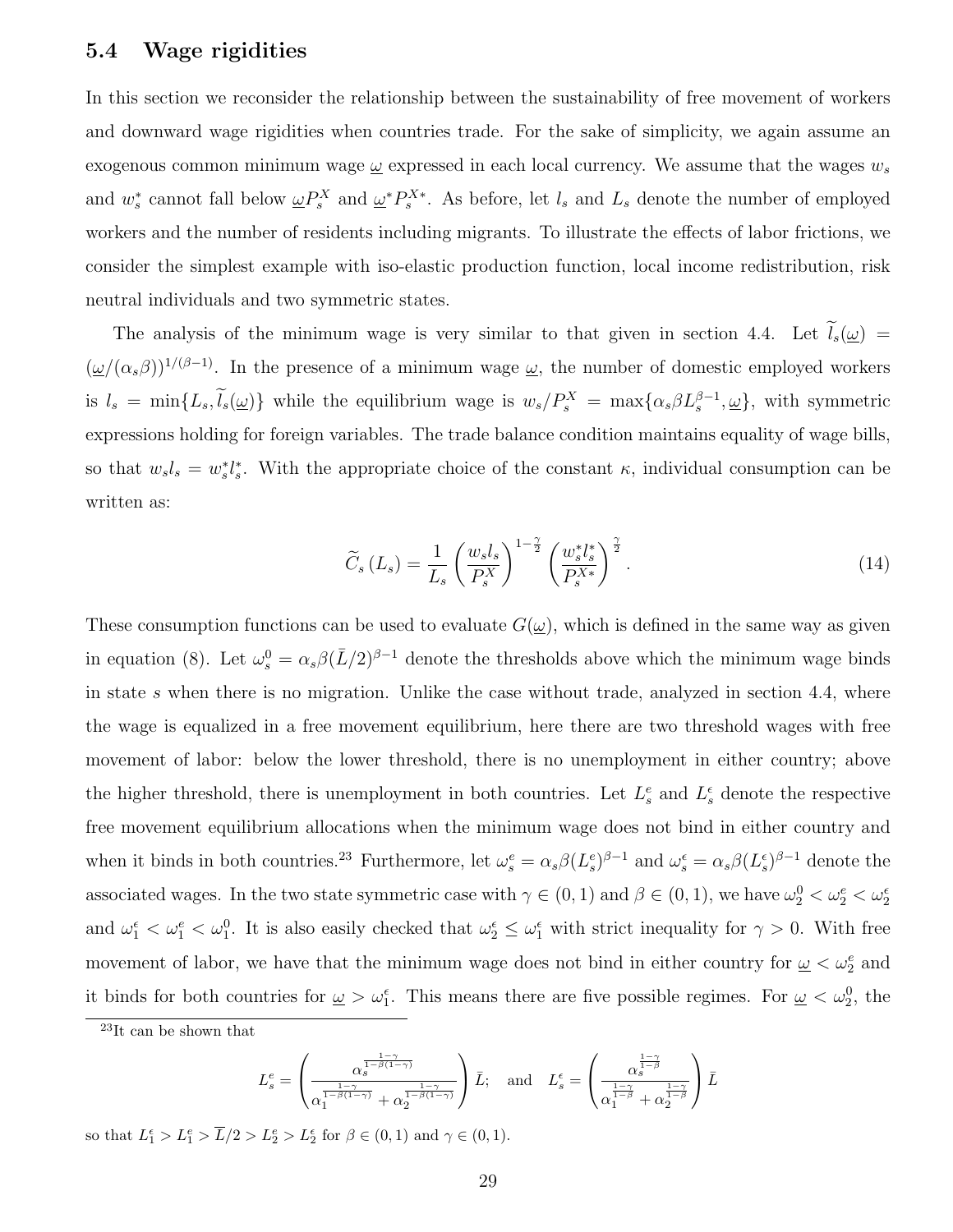minimum wage never binds; for  $\underline{\omega} \in (\omega_2^0, \omega_2^e)$  it binds only in the low productivity country and absent free movement of workers; for  $\underline{\omega} \in (\omega_2^e, \omega_1^{\epsilon}),$  it binds only in the low productivity country in both the absence and presence of free movement; for  $\omega \in (\omega_1^{\epsilon}, \omega_1^0)$ , it binds in both countries when there is free movement, but binds only in the low productivity country when labor is immobile; and finally for  $\underline{\omega} > \omega_1^0$ , it binds in all situations.

First, consider the case where the common minimum wage  $\underline{\omega} \leq \omega_2^0$ . In this case, the minimum wage is low enough such that it never binds in either country whether there is free movement of workers or not. This is the case discussed in section 5.3. Whether free movement is sustainable or not will depend on the parameter values. In particular, if  $\gamma$  is large enough, the previous results show that free movement is not a sustainable policy, that is  $G(\underline{\omega}) > 1$  for  $\underline{\omega}$  in this range and for  $\gamma$  large enough. Secondly, consider the case where  $\underline{\omega} \ge \omega_1^0$ , so that the minimum wage binds in both countries whether there is free movement or not. In this case, production is determined by labor demand and the consumptions are similar to the random fixed crop model.<sup>24</sup> Identically to section 4.4, it can be shown that  $G(\omega) = 1$  for a minimum wage in this range.

Following an identical reasoning to that given in section 4.4, it can be shown that  $G(\omega)$  is decreasing in  $\underline{\omega}$  for  $\underline{\omega} \in (\omega_2^0, \omega_2^e)$ . In this case, the minimum wage binds only in the low productivity country and absent migration. The policy of free movement has the added advantage of allowing workers in the country with low productivity to emigrate and escape local unemployment. The larger the minimum wage the greater is this advantage.

Next, consider a minimum wage  $\underline{\omega} \in (\omega_1^{\epsilon}, \omega_1^0)$ . In this case, the minimum wage binds in both countries with free movement of labor; whereas it binds in the low productivity country but not in the high productivity country when labor is immobile. Again, following a similar reasoning to that given in section 4.4, it can be shown that  $G(\underline{\omega})$  is increasing in  $\underline{\omega}$  for  $\underline{\omega} \in (\omega_1^{\epsilon}, \omega_1^0)$ . This follows because an increase in the minimum wage increases the short run cost of immigration in the high productivity state: in contrast, the minimum wage does not affect consumption in the absence of immigration whereas an increase of minimum wage leads to more unemployment and a fall in consumption in the free movement equilibrium. In addition, the net benefit of emigration in the low productivity state also falls: although unemployment rises with a higher minimum wage, per capita consumption falls less in the presence of migration because some workers leave the low productivity country and reduce congestion of productive factors there. Thus, it follows that there is some minimum wage such that  $G(\omega)$  < 1. Consequently, for some discount factors, a policy of free movement becomes sustainable

<sup>&</sup>lt;sup>24</sup>It can be seen from (14), that the total domestic consumption in state s,  $L_s\widetilde{C}_s(L_s)$  is equal to the (random) constant  $(\alpha_s \beta)^{\frac{1-\gamma/2}{1-\beta}} (\alpha_s^* \beta)^{\frac{\gamma/2}{1-\beta}} \underline{\omega}^{-\frac{\beta}{1-\beta}},$  which is independent of  $L_s$ .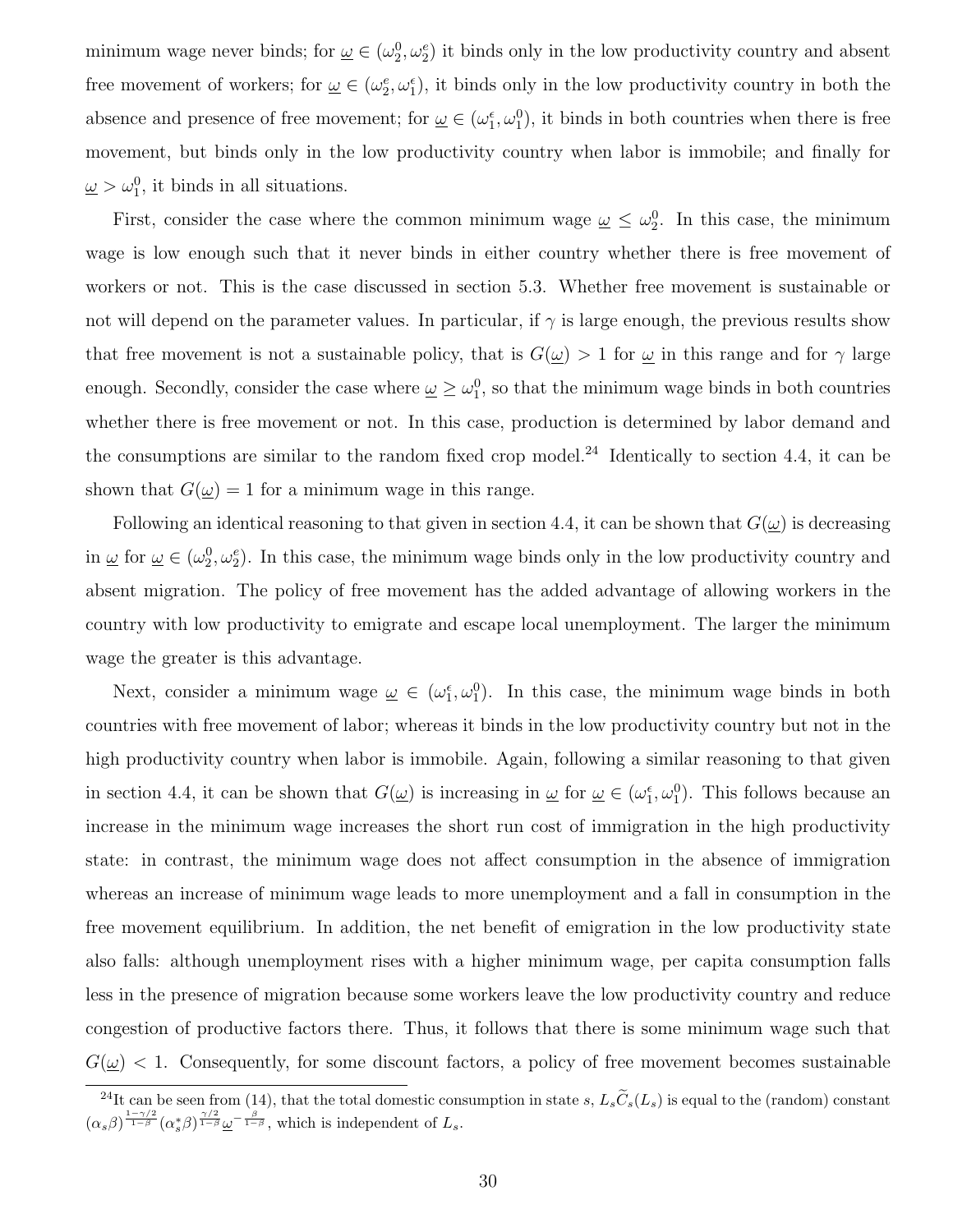even it were not sustainable with no minimum wage: free movement of workers allows a reallocation of workers that diminishes the inefficiencies caused by wage rigidities in the low productivity country. Hence, we can conclude:

**Proposition 8** In the two-state economy with risk-neutral workers, traded goods and a common minimum wage, the effect of a common minimum wage on the policy of free movement of workers is non-monotone: there is a non-empty set of minimum wages such that a policy of free movement of workers is sustainable even if it would be unsustainable without the minimum wage.

We still have to consider cases where  $\underline{\omega} \in (\omega_2^e, \omega_1^e)$ . In this interval, when there is free movement of labor, the minimum wage binds in the low productivity country but not in the high productivity country. The equilibrium allocation under free movement of workers,  $L_1$ , is given by the solution of:<sup>25</sup>

$$
\frac{(L_1)^{1-\beta(1-\gamma)}}{\bar{L}-L_1} = \left(\frac{\alpha_1}{\alpha_2}\right)^{1-\gamma} \left(\frac{\underline{\omega}}{\alpha_2 \beta}\right)^{\frac{\beta(1-\gamma)}{1-\beta}}
$$

.

Although it is difficult to obtain the analytical properties of  $G(\underline{\omega})$  for  $\underline{\omega} \in (\omega_2^e, \omega_1^e)$ , it is easy to compute the solution numerically. The right panel of Figure 1 plots  $G(\underline{\omega})$  for two particular values of  $\gamma: \gamma = 0.20$  and  $\gamma = 0.99$ . The panel confirms that  $G(\underline{\omega})$  can initially be above or below one for a low minimum wage, but at first decreases to a value less than one, then increases in  $\omega$  and finally reaches one for  $\underline{\omega} > \omega_1^0$ . In particular, it should be noted that for  $\gamma$  close to one, an intermediate value of the minimum wage allows a policy of free movement to be sustained when such a policy would never be sustained otherwise. As in the standard migration model, this analysis suggests that labor market rigidities help to sustain a policy of free movement of workers provided that the rigidities are neither permanent nor widespread.

# 6 Conclusion

In this paper we have studied the factors that help countries mutually agree on common policies of unconditional and uncontrolled movement of workers. For the countries to agree on such a policy, short run costs must be outweighed by long term benefits. While the costs lie in the congestion and adverse effects of term of trade, the benefits considered here stem from labor market flexibility and consumption smoothing. Countries facing good productivity shocks incur short run costs because they allow foreign workers to participate in their local labor markets, which reduces local wages and/or

<sup>&</sup>lt;sup>25</sup>It can be checked that the solution of this equation is  $L_1^e$  when  $\underline{\omega} = \omega_2^e$  and is  $L_1^e$  when  $\underline{\omega} = \omega_1^e$ .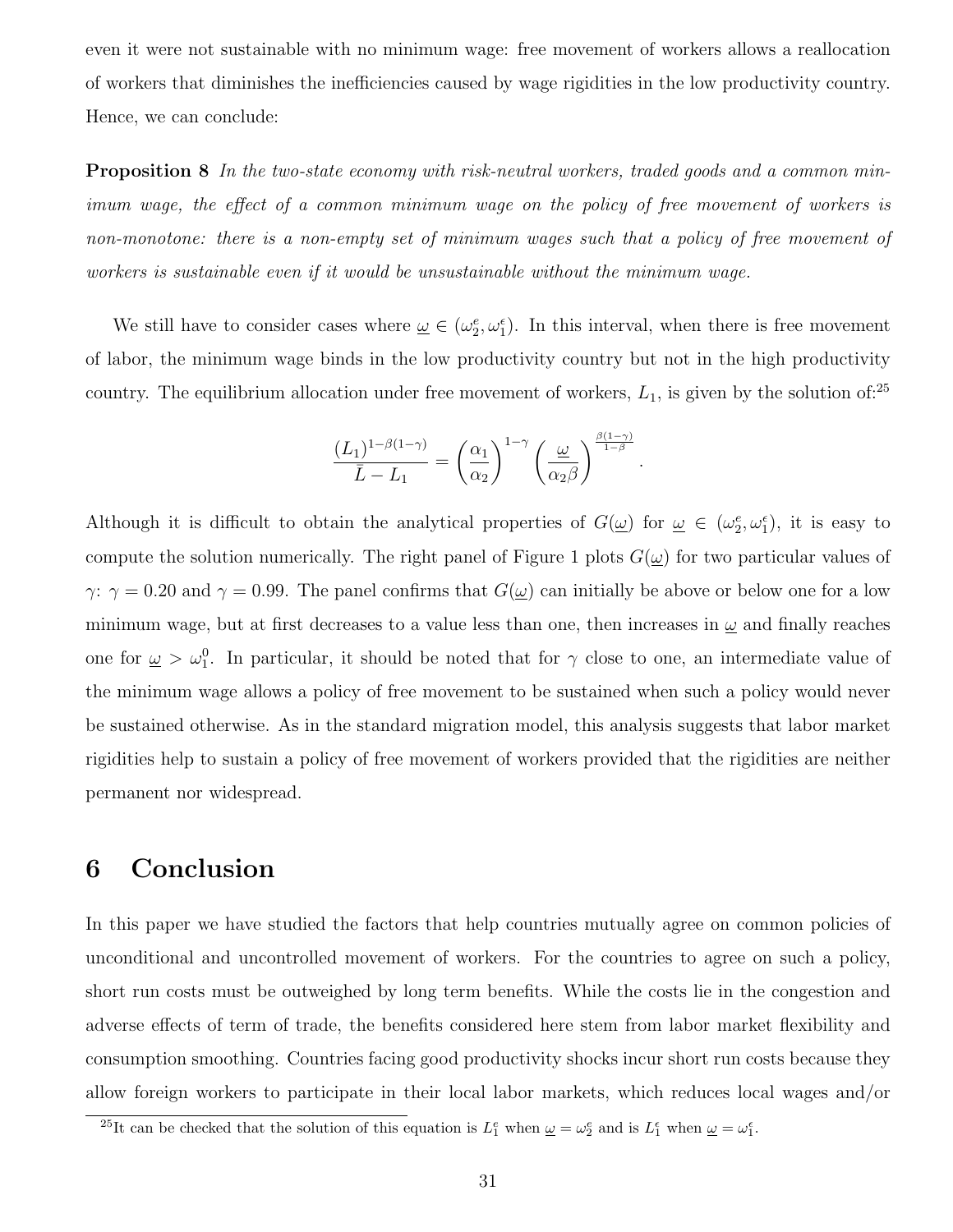purchasing power. By contrast, countries facing bad productivity shocks benefit from free movement of workers because they are able to invite their citizens to work temporarily or permanently in more prosperous countries. We show that such policies are less likely to be adopted when workers are impatient and less risk averse, when production technologies display decreasing returns and when countries trade a greater share of their products. Large permanent differences in consumption levels prohibits the adoption of the policy. The presence of trade increases the cost of immigration cost but at the same time it mitigates the migration incentives. In the presence of both tradeable and nontradeable goods, the policy of free movement of workers is more likely to be sustainable as fewer goods are traded and for intermediate values of local factor congestion. Finally, wage rigidities improve the sustainability of the policy provided these rigidities are not permanent.

Our analysis is designed to highlight the role of labor market flexibility and insurance in the adoption of uncontrolled and unconditional migration. It shows the importance of time discounting, risk aversion, factor congestion and trade. We consider these to be important ingredients in the decision of countries to adopt a policy of free movement of labor and believe that the interplay of trade and congestion offers new insights into the these decisions.

Admittedly, the model is stylized and many other important aspects of the problem are left out of the account. We have taken as given that immigration always has short-run costs. This may not be true or only true for particular sectors or skill groups. We have also only considered the case where migrants remain citizens of the origin country. An earlier version of the paper, Picard and Worrall (2014), considered the case of a full right migration policy where migrants could acquire citizenship. It was shown that the full right migration policy is less likely to be sustained than the free labor mobility policy because it changes the default positions. An important omission is the lack of skill heterogeneity across workers. With skill heterogeneity, there may be offsetting worker flows in response to productivity shocks. We have also not considered controlled migration. Although, as we have argued such a policy is difficult to implement relative to a policy of free movement, a policy of controlled migration may have efficiency benefits as it may reduce excess agglomeration issues. Equally, although one of our motivations was to apply the analysis of sustainable trade policies to migration, we have assumed free trade. We have not considered how the adoption of trade and migration policies might be coordinated. All these are possible interesting directions for further research.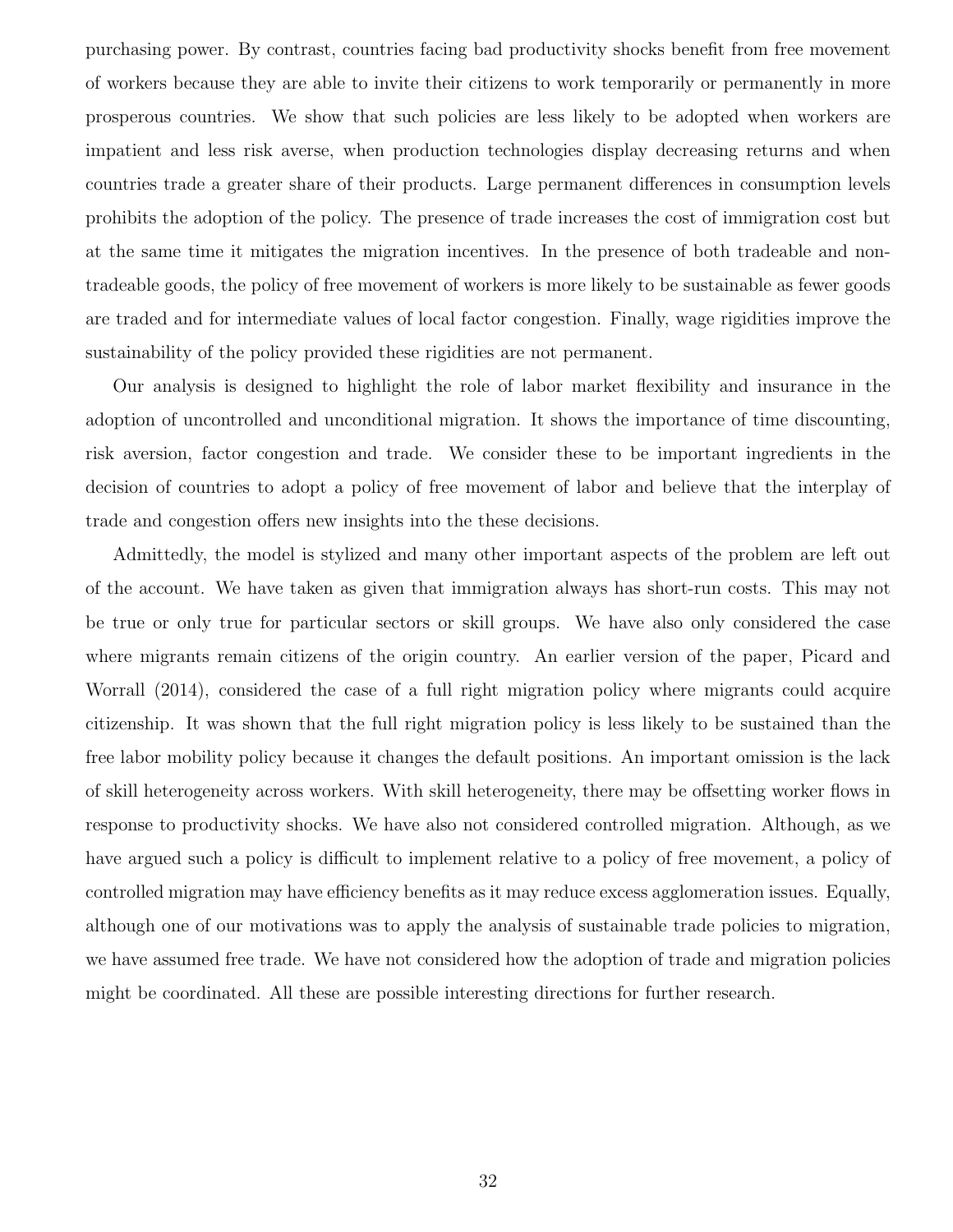## References

- Acemoglu, D., Golosov, M., and Tsyvinski, A. (2010), Dynamic Mirrlees Taxation under Political Economy Constraints, Review of Economic Studies, 77, 841–881.
- Bagwell, K. and Staiger, R. W. (1990), A Theory of Managed Trade, *American Economic Review*, 80, 779–95.
- Bagwell, K. and Staiger, R. W. (2005), Enforcement, Private Political Pressure, and the General Agreement on Tariffs and Trade/World Trade Organization Escape Clause, The Journal of Legal Studies, 34, 471–513.
- Boeri, T. and Brücker, H. (2005), Why are Europeans so Tough on Migrants?, *Economic Policy*, 20, 629–703.
- Borjas, G. J. (2003), The Labor Demand Curve is Downward Sloping: Reexamining the Impact of Immigration on the Labor Market, The Quarterly Journal of Economics, 118, 1335–1374.
- Chari, V. V. and Kehoe, P. J. (1990), Sustainable Plans, Journal of Political Economy, 98, 783–802.
- Clemens, M. A., Montenegro, C. E., and Pritchett, L. (2010), The Place Premium: Wage Differences for Identical Workers across the US Border, Working Paper wp321, University of Chile, Department of Economics.
- Davis, D. R. and Weinstein, D. E. (2002), Technological Superiority and the Losses from Migration, NBER Working Papers 8971, National Bureau of Economic Research, Inc.
- Facchini, G. and Testa, C. (2009), Who is against a Common Market?, *Journal of the European* Economic Association, 7, 1068–1100.
- Felbermayr, G. J. and Kohler, W. (2007), Immigration and Native Welfare, International Economic Review, 48, 731–760.
- Grossman, G. M. and Helpman, E. (1995), The Politics of Free-trade Agreements, American Economic Review, 85, 667–90.
- Klein, P. and Ventura, G. (2009), Productivity Differences and the Dynamic Effects of Labor Movements, Journal of Monetary Economics, 56, 1059–1073.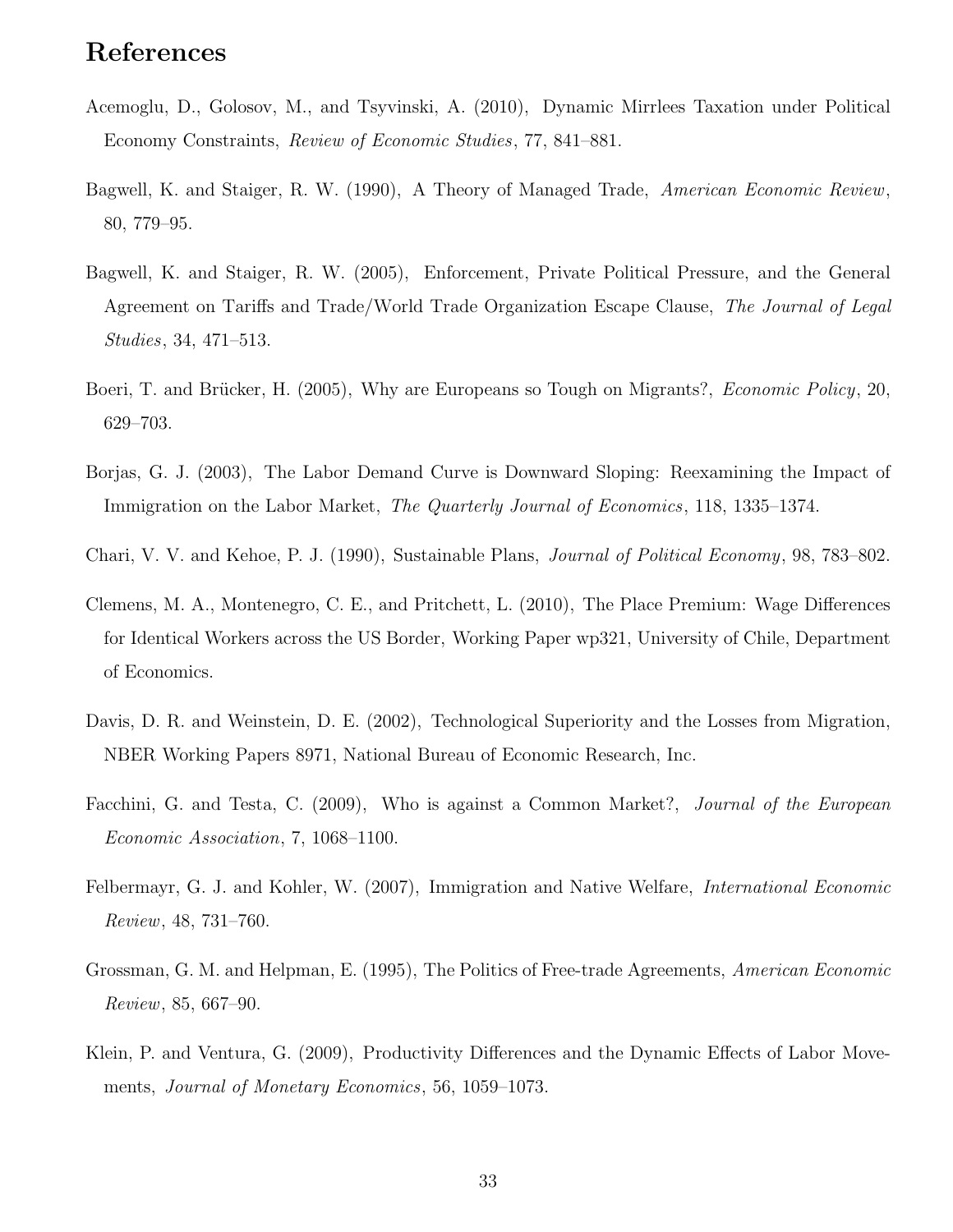- Ligon, E., Thomas, J. P., and Worrall, T. (2002), Informal Insurance Arrangements with Limited Commitment: Theory and Evidence from Village Economies, Review of Economic Studies, 69, 209–244.
- Markusen, J. R. (1983), Factor Movements and Commodity Trade as Complements, *Journal of* International Economics, 14, 341–356.
- Mundell, R. A. (1957), International Trade and Factor Mobility, American Economic Review, 47, 321–335.
- Neary, P. (1995), Factor Mobility and International Trade. Canadian Journal of Economics, 28, 4–23.
- Ortega, F. (2010), Immigration, Citizenship, and the Size of Government. The B.E. Journal of Economic Analysis & Policy, 10.
- Ottaviano, G. P. and Peri, G. (2012), Rethinking the Effect of Immigration on Wages. Journal of the European Economic Association, 10, 152–197.
- Picard, P. M. and Worrall, T. (2014), Is a Policy of Free Movement of Workers Sustainable? IZA Discussion Papers 8035, Institute for the Study of Labor.
- Staiger, R. W. and Bagwell, K. (1999), An Economic Theory of GATT, American Economic Review, 89, 215–248.
- Thomas, J. P. and Worrall, T. (1988), Self-enforcing Wage Contracts, Review of Economic Studies, 55, 541–554.
- Wahba, J. and Zenou, Y. (2012), Out of Sight, Out of Mind: Migration, Entrepreneurship and Social Capital, Regional Science and Urban Economics, 42, 890–903.
- Waterfield, B. (2011), France Threatens to 'Suspend' Schengen Treaty, The Telegraph, 22nd April.
- Wellisch, D. and Walz, U. (1998), Why do Rich Countries Prefer Free Trade over Free Migration? The Role of the Modern Welfare State, European Economic Review, 42, 1595–1612.

# Appendix

This appendix derives the short run market equilibrium of Section 5. We proceed in four steps. First, because profits are redistributed locally we have that national income  $Y_s$  is equal to the value of